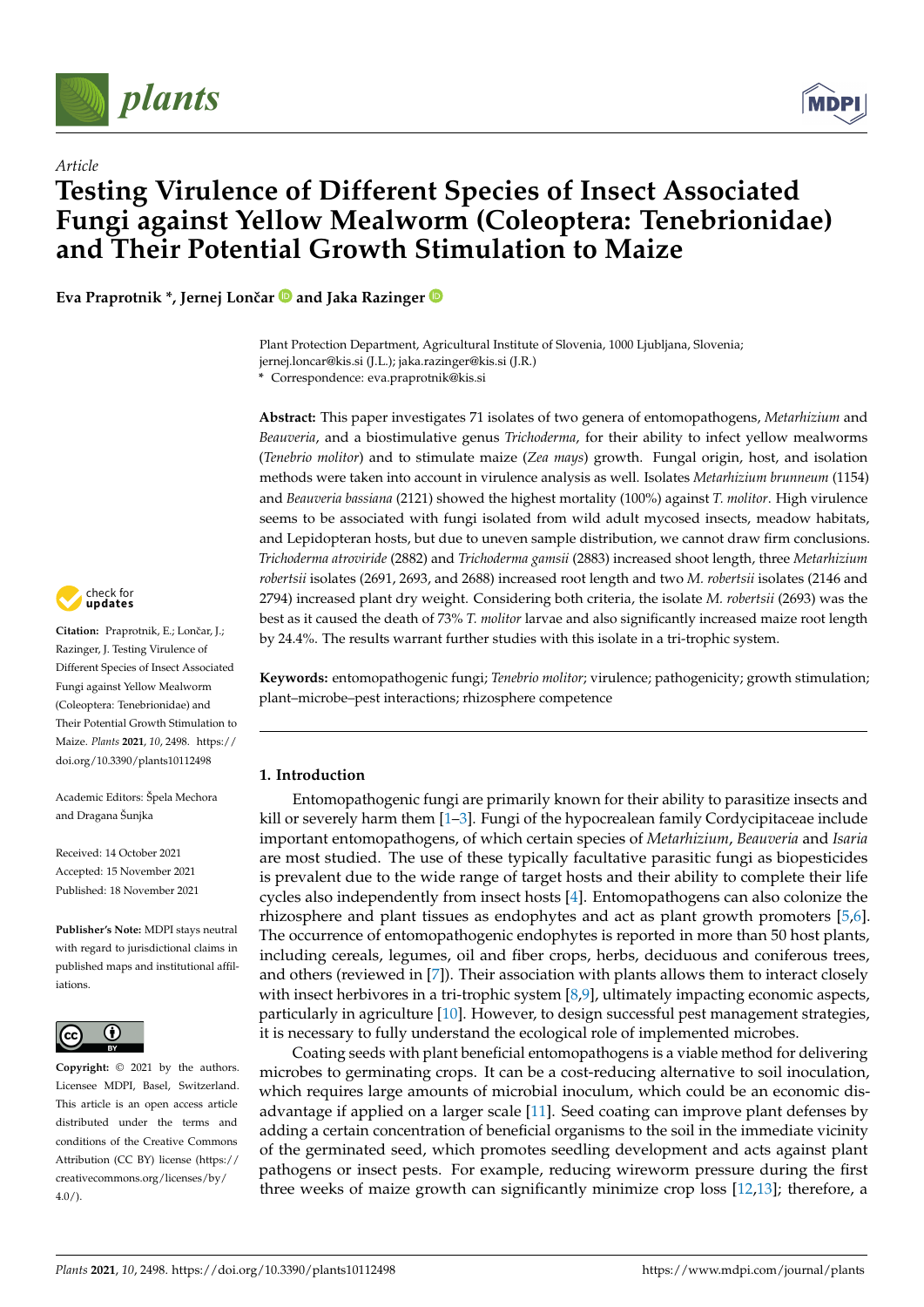specific treatment that would enhance seed germination or speed up early-stage growth would be highly beneficial as it would give the plant an advantage to oppose soil pests. Secondly, the level of defense can be improved by direct insect interfering activities of entomopathogens. If present as endophytes and rhizosphere colonizers, they could directly protect plants at later physiological stages. Coating bean *Phaseolus vulgaris* L. seeds with *Beauveria bassiana* (Balsamo) Vuillemin and *Metarhizium robertsii* J.F.Bisch., Rehner and Humber significantly reduced the population of the spider mite *Tetranychus urticae* Koch while improving plant growth within five weeks after inoculation [\[14\]](#page-14-12). Similar effects were observed when maize and tobacco seeds were coated with *M. robertsii* [\[1,](#page-14-0)[15\]](#page-14-13) and white jute seeds with *B. bassiana* [\[16\]](#page-14-14).

However, biotic and abiotic conditions, as well as genotypic and phenotypic plasticity of host plants and fungi, can significantly affect the insect associated fungi–host interactions [\[17\]](#page-14-15). Evolutionary theory supports the important role of grass endophytes in defense against herbivores in a mutualistic manner. However, this relationship is not fixed and may, under certain conditions, turn into a neutral or even antagonistic interaction [\[18\]](#page-15-0). As plants influence the chemical and nutritional properties of their rhizospheres, the entomopathogenic fungi living there are under strong selection pressure to utilize the specific rhizodeposits and might be subject to habitat selection rather than the presence/absence of an insect host [\[19,](#page-15-1)[20\]](#page-15-2). Therefore, these factors should be considered, especially at tri (multi)-trophic levels when considering entomopathogens for commercial use.

Our question was whether the origin of the fungus, host, or the isolation method could affect the fungal virulence of the fungus and whether biostimulative properties are common among highly virulent fungal isolates. Therefore, we looked at 66 strains belonging to the entomopathogenic genera *Metarhizium* and *Beauveria*, as well as five from genus *Trichoderma*, primarily known as a biostimulative fungus [\[21,](#page-15-3)[22\]](#page-15-4), however, also a proven insects' facultative pathogen [\[23–](#page-15-5)[26\]](#page-15-6) in order to evaluate their ability to infect yellow mealworms (*Tenebrio molitor* Linnaeus, 1758) and stimulate maize (*Zea mays* L.) growth. Mealworms are known for their susceptibility to entomopathogenic fungal infection and are a suitable test organism for assessing fungal virulence. Although they are mostly known as storage pests, their natural environment is dark and moist earth's floor, mostly under rocks or in leaf-litter [\[27\]](#page-15-7). Maize served as a model plant because most isolates were isolated from maize fields or from the rhizosphere of wild Poaceae species growing in dry Karst meadows.

# **2. Results**

#### *2.1. Virulence Bioassay*

Altogether 71 fungal isolates were analyzed for their virulence against *T. molitor* (Table [1\)](#page-3-0). All isolates, with the exception of *Trichoderma atroviride* P.Karst. (number of strains tested: n = 2), *Trichoderma harzianum* Rifai (n = 1) and *Trichoderma gamsii* Samuels and Druzhin. (n = 1), showed pathogenicity against *T. molitor*. After 14 days *Metarhizium brunneum* Petch (n = 4) caused mortality ranging from 21.43 to 100.00%, while *M. robertsii* (n = 53) caused mortality ranging from 5.27 to 84.62%, and *Metarhizium guizhouense* Q.T. Chen and H.L. Guo (n = 3) caused mortality ranging from 3.70 to 32.14%. The isolates of *B. bassiana* (n = 5) caused mortality ranging from 53.33 to 100.00%. Isolates *B. bassiana* (2121) and *M. brunneum* (1154) had the highest Abbott's corrected mortality after 7- and 14-days post inoculation. Three isolates of *B. bassiana*, two of *M. brunneum*, and two of *M. robertsii* caused mortality of at least 75% after 14 days.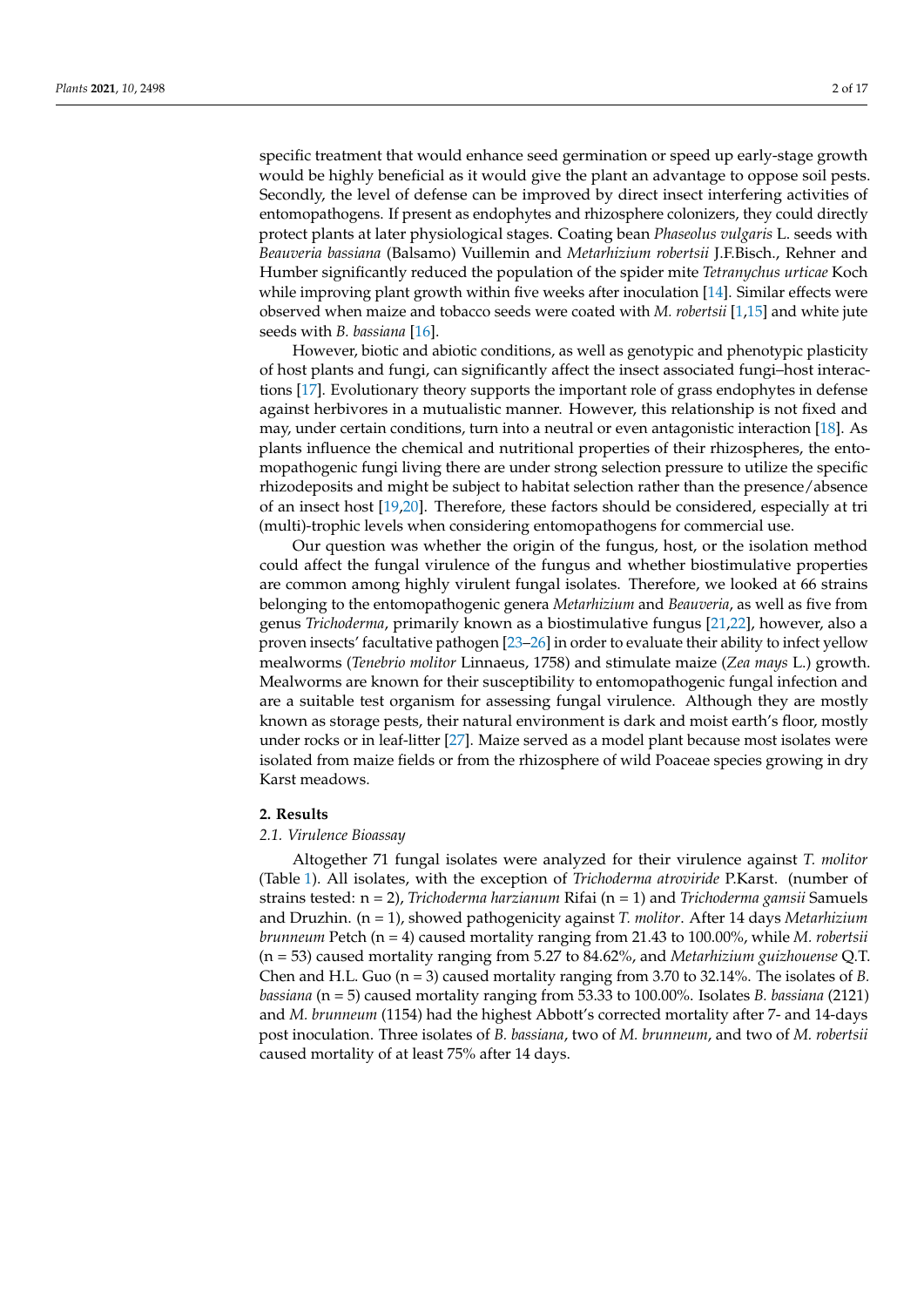**Table 1.** Origin and virulence of selected fungal isolates against larvae of *Tenebrio molitor*. ACM–Abbott's corrected mortality 7 and 14 days after inoculation; LT50–Median lethal time of *T. molitor* in days; Green fill indicates most virulent isolates with ACM 14 days after inoculation >75%, yellow fill indicates moderately virulent isolates with ACM 14 days after inoculation between 50% and 75%; \* Asterisk indicates significance for survival curve analysis; Italic font indicates unreliable ACM results due to high control mortality (sterile 0.1% Tween 80).

| Isolate      | Taxon                            | Habitat or<br>Origin       | <b>Isolation Type/</b><br><b>Host Organism</b> | Host<br>Developmental    | <b>Host Origin</b>           | <b>ACM 7.00</b><br>(%) | <b>ACM 14.00</b><br>(%) | $LT_{50}$ (d) |
|--------------|----------------------------------|----------------------------|------------------------------------------------|--------------------------|------------------------------|------------------------|-------------------------|---------------|
|              |                                  |                            |                                                | <b>Stage</b>             |                              |                        |                         |               |
| 1154         | MB                               | soil                       | Galleria mellonella                            | larvae                   | reared                       | 61.54                  | 100.00                  | $6.00*$       |
| 1868         | MB                               | meadow<br>cauliflower      | Agriotes sp.                                   | adult                    | wild                         | 26.92                  | 86.96                   | $8.00*$       |
| 2121         | ${\cal B}{\cal B}$               | field                      | Curculionidae                                  | adult                    | wild                         | 65.38                  | 100.00                  | $6.00*$       |
| 2631         | MR                               | maize field                | Tenebrio molitor                               | larvae                   | reared                       | 10.34                  | 52.00                   | $12.5*$       |
| 2632         | $\ensuremath{\mathit{MR}}$       | maize field                | Tenebrio molitor                               | larvae                   | reared                       | 10.34                  | 32.00                   |               |
| 2245         | MR                               | maize field                | Tenebrio molitor                               | larvae                   | reared                       | 6.90                   | 28.00                   |               |
| 2246         | <b>MR</b>                        | maize field                | Tenebrio molitor                               | larvae                   | reared                       | 0.00                   | 20.00                   |               |
| 2215         | MR                               | maize field                | Tenebrio molitor                               | larvae                   | reared                       | 11.11                  | 37.50                   | 14.00         |
| 2216         | <b>MR</b>                        | maize field                | Tenebrio molitor                               | larvae                   | reared                       | 7.41                   | 54.17                   | $10.00*$      |
| 2299         | ${\cal B}{\cal B}$               | meadow                     | Galleria mellonella                            | larvae                   | reared                       | 18.52                  | 54.17                   | $10.00*$      |
| 2300         | ${\cal B}{\cal B}$               | meadow                     | Galleria mellonella                            | larvae                   | reared                       | 33.33                  | 79.17                   | $10.00*$      |
| 2635         | <b>MR</b>                        | maize field                | Tenebrio molitor                               | larvae                   | reared                       | 21.43                  | 65.38                   | $11.50*$      |
| 2637         | MR                               | maize field                | Tenebrio molitor                               | larvae                   | reared                       | 17.86                  | 84.62                   | $11.00*$      |
| 2641<br>2697 | MR<br>ND                         | maize field<br>maize field | Tenebrio molitor<br>Tenebrio molitor           | larvae<br>larvae         | reared<br>reared             | 21.43<br>$-18.18$      | 65.38<br>$-23.08$       | $11.00*$      |
| 2298         | ${\cal B}{\cal B}$               | meadow                     | Galleria mellonella                            | larvae                   | reared                       | 42.11                  | 88.24                   | $6.00*$       |
| 2243         | MR                               | maize field                | Tenebrio molitor                               | larvae                   | reared                       | $0.00\,$               | 37.50                   | 14.00         |
| 2151         | MR                               | maize field                | Tenebrio molitor                               | larvae                   | reared                       | $-18.18$               | 20.00                   | 13.00         |
| 2703         | MB                               | soil                       | ND                                             | <b>ND</b>                | <b>ND</b>                    | 0.00                   | 21.43                   |               |
| 2009         | <b>MR</b>                        | soil                       | selective medium                               | $\overline{\phantom{a}}$ | $\overline{a}$               | 10.34                  | 32.14                   | $14.00*$      |
| 2010         | MG                               | soil                       | selective medium                               | $\overline{a}$           |                              | 3.45                   | 32.14                   |               |
| 2011         | MR                               | soil                       | Galleria mellonella                            | larvae                   | reared                       | 16.67                  | 31.03                   |               |
| 2686         | MR                               | maize field                | Tenebrio molitor                               | larvae                   | reared                       | 7.41                   | 43.48                   | $13.00*$      |
| 2687         | $\ensuremath{\mathit{MR}}$       | maize field                | Tenebrio molitor                               | larvae                   | reared                       | 11.11                  | 56.52                   | $11.00*$      |
| 2690         | MB                               | soil                       | ND                                             | <b>ND</b>                | ND                           | 7.41                   | 47.83                   | $12.00*$      |
| 2692         | MR                               | maize field                | Diabrotica v.<br>virgifera                     | adult                    | wild                         | 7.41                   | 39.13                   | $14.00*$      |
| 2152         | MR                               | maize field                | Tenebrio molitor                               | larvae                   | reared                       | $-3.45$                | 26.92                   | ×             |
| 2146         | MR                               | maize field                | Tenebrio molitor                               | larvae                   | reared                       | 20.00                  | 54.17                   | $11.00*$      |
| 2147         | MR                               | maize field                | Tenebrio molitor                               | larvae                   | reared                       | 23.33                  | 58.33                   | $11.00*$      |
| 2251         | MR                               | maize field                | Tenebrio molitor<br>Diabrotica v.              | larvae                   | reared                       | 16.67                  | 75.00                   | $11.00*$      |
| 2789         | $\ensuremath{\mathit{MR}}$       | maize field                | virgifera                                      | larvae                   | wild                         | 16.67                  | 41.67                   | $13.00*$      |
| 2793         | MR                               | maize field                | selective medium                               |                          |                              | 20.00                  | 70.83                   | $11.00*$      |
| 2794         | MR                               | maize field                | selective medium                               |                          |                              | 10.00                  | 20.83                   |               |
| 2795<br>2645 | MR<br>MR                         | maize field<br>maize field | selective medium<br>Tenebrio molitor           |                          |                              | 36.67<br>3.33          | 66.67<br>26.92          | $11.00*$      |
| 2691         | MR                               | blueberry field            | Tenebrio molitor                               | larvae<br>larvae         | reared<br>reared             | 6.67                   | 53.85                   | $11.00*$      |
| 2693         | <b>MR</b>                        | blueberry field            | Tenebrio molitor                               | larvae                   | reared                       | 6.67                   | 73.08                   | $11.00*$      |
|              |                                  |                            | Diabrotica v.                                  |                          |                              |                        |                         |               |
| 2790         | MR                               | maize field                | virgifera                                      | larvae                   | wild                         | $\boldsymbol{0}$       | 19.23                   | 14.00         |
| 2634<br>2214 | MR<br>ΜR                         | maize field<br>maize field | Tenebrio molitor<br>Tenebrio molitor           | larvae<br>larvae         | reared<br>reared             | 10.34<br>10.34         | 8.33<br>33.33           | 14.00         |
| 2702         | MR                               | maize field                | Tenebrio molitor                               | larvae                   | reared                       | $\mathbf{0}$           | 8.33                    |               |
| 2791         | MR                               | maize field                | selective medium                               | $\overline{\phantom{a}}$ | $\qquad \qquad \blacksquare$ | 37.93                  | 62.50                   | $12.00*$      |
| 2250         | МG                               | maize field                | Tenebrio molitor                               | larvae                   | reared                       | 3.33                   | 3.70                    |               |
| 2685         | MR                               | maize field                | Tenebrio molitor                               | larvae                   | reared                       | 3.33                   | 14.81                   |               |
| 2640         | MR                               | maize field                | Tenebrio molitor                               | larvae                   | reared                       | 17.24                  | 29.63                   |               |
| 2694         | $\ensuremath{\mathit{MR}}$       | strawberry<br>field        | Tenebrio molitor                               | larvae                   | reared                       | $-3.45$                | 25.93                   |               |
| 2695         | MR                               | strawberry<br>field        | Tenebrio molitor                               | larvae                   | reared                       | 6.90                   | 22.22                   |               |
| 2788         | MR                               | maize field                | Diabrotica v.                                  | larvae                   | wild                         | 10.34                  | 29.63                   |               |
|              |                                  |                            | virgifera                                      |                          |                              |                        |                         |               |
| 2792<br>2796 | MR<br>$\ensuremath{\mathit{MR}}$ | maize field<br>maize field | selective medium<br>selective medium           |                          |                              | 3.45<br>3.45           | 29.63<br>22.22          |               |
| 2688         | MR                               | maize field                | Tenebrio molitor                               | larvae                   | reared                       | 3.33                   | 5.27                    |               |
| 2154         | MR                               | maize field                | Tenebrio molitor                               | larvae                   | reared                       | 3.57                   | $-23.81$                |               |
| 2153         | MR                               | maize field                | Tenebrio molitor                               | larvae                   | reared                       | 3.33                   | 23.33                   | *             |
| 2217         | MR                               | maize field                | Tenebrio molitor                               | larvae                   | reared                       | 3.33                   | 10.00                   |               |
| 2698         | MR                               | basil leaf                 | unknown larva                                  | larvae                   | wild                         | 3.33                   | 13.33                   |               |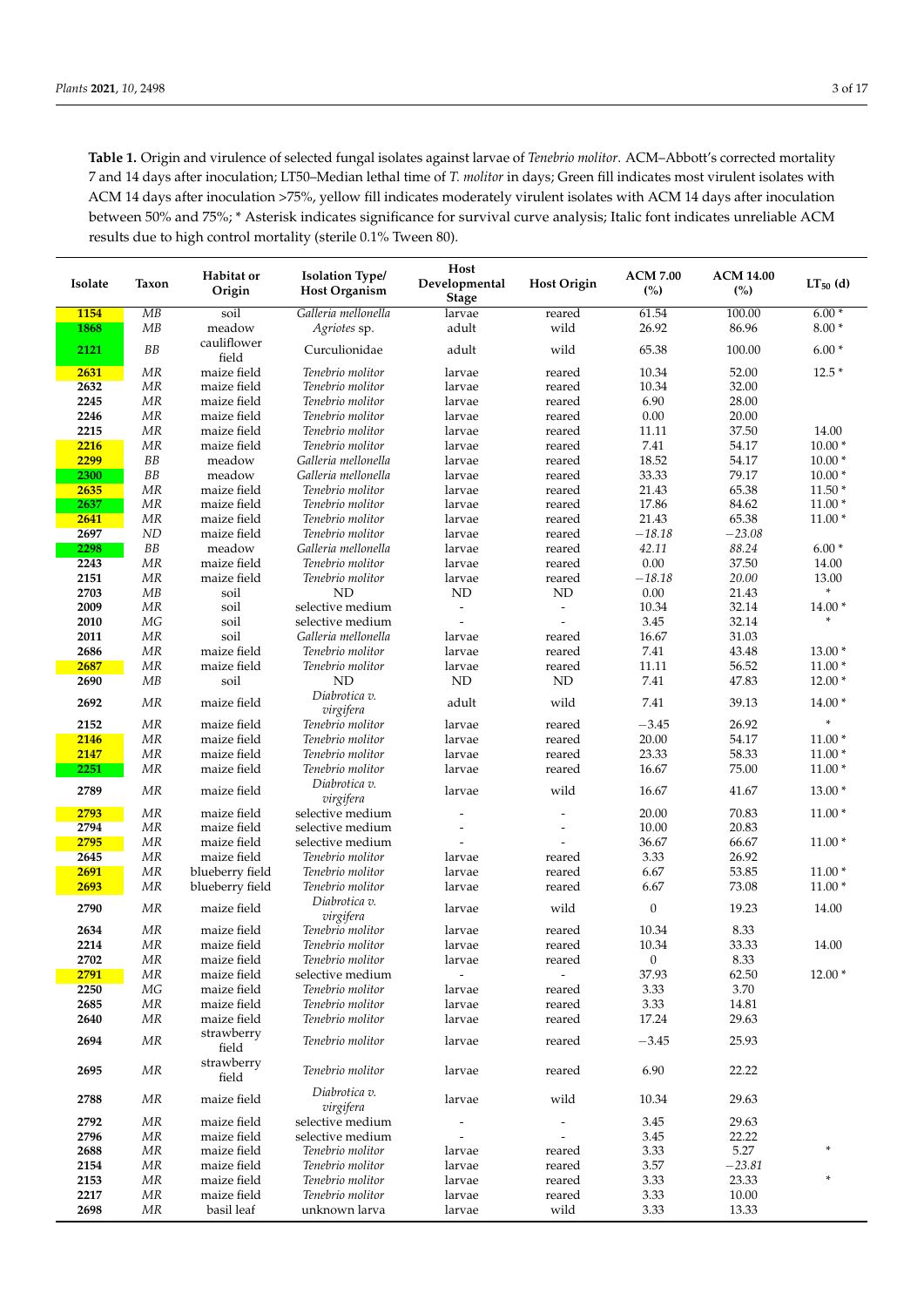<span id="page-3-0"></span>

| Isolate                 | Taxon     | Habitat or<br>Origin | <b>Isolation Type/</b><br><b>Host Organism</b> | Host<br>Developmental<br><b>Stage</b> | <b>Host Origin</b> | <b>ACM 7.00</b><br>(%) | <b>ACM 14.00</b><br>(%) | $LT_{50}$ (d) |
|-------------------------|-----------|----------------------|------------------------------------------------|---------------------------------------|--------------------|------------------------|-------------------------|---------------|
| 2699                    | MR        | blueberry field      | Tenebrio molitor                               | larvae                                | reared             | 3.33                   | 10.00                   |               |
| 2700                    | MR        | maize field          | Tenebrio molitor                               | larvae                                | reared             | 10                     | 20.00                   |               |
| 2701                    | MR        | maize field          | Tenebrio molitor                               | larvae                                | reared             | 3.33                   | 13.33                   |               |
| 2239                    | MR        | maize field          | Tenebrio molitor                               | larvae                                | reared             | 0                      | 20.00                   |               |
| 2704                    | <b>BB</b> | meadow               | unknown larva                                  | larvae                                | wild               | $\Omega$               | 53.33                   | $14.00*$      |
| 2247                    | МG        | maize field          | Tenebrio molitor                               | larvae                                | reared             | 3.33                   | 13.33                   |               |
| 2752                    | <b>TA</b> | decaying corn<br>ear | natural substratum                             |                                       |                    | $\theta$               | 0.00                    |               |
| 2815                    | TB        | maize field          | selective medium                               |                                       |                    | $\mathbf{0}$           | 3.33                    |               |
| 2878                    | TH        | maize field          | selective medium                               |                                       |                    | 0                      | 0.00                    |               |
| 2882                    | TA        | maize field          | selective medium                               |                                       |                    | $\Omega$               | 0.00                    |               |
| 2883                    | ТG        | maize field          | selective medium                               |                                       |                    | $\Omega$               | 0.00                    |               |
| 2150                    | MR        | maize field          | Galleria mellonella                            | larvae                                | reared             | 16.67                  | 46.67                   | $\ast$        |
| 2240                    | MR        | maize field          | Tenebrio molitor                               | larvae                                | reared             | 23.33                  | 50.00                   | $14.00*$      |
| 2148                    | MR        | maize field          | Galleria mellonella                            | larvae                                | reared             | 23.33                  | 53.33                   | $14.00*$      |
| 2636                    | MR        | maize field          | Tenebrio molitor                               | larvae                                | reared             | 16.67                  | 63.33                   | $12.50*$      |
| 2642                    | MR        | maize field          | Tenebrio molitor                               | larvae                                | reared             | 3.33                   | 23.33                   | *             |
| Actara<br>25 WG         |           |                      |                                                |                                       |                    | 11.86                  | 47.37                   | $13.50*$      |
| Mycotal                 | LM        |                      |                                                |                                       |                    | $-1.69$                | $-3.51$                 |               |
| Force                   |           |                      |                                                |                                       |                    | 1.69                   | 1.75                    |               |
| Met <sub>52</sub><br>EC | MB        |                      |                                                |                                       |                    | 2.54                   | 11.18                   |               |

**Table 1.** *Cont.*

Note: Actara 25 WG–insecticide based on the active ingredient Thiamethoxam (25% *w*/*w*); Mycotal–biological insecticide based on the active ingredient *L. muscarium* strain Ve6; Force 1.5G–insecticide based on the active ingredient Tefluthrin (0.15% *w*/*w*); Met52 EC–biological insecticide based on the active ingredient *M. brunneum* strain F52. *MB: Metarhizium brunneum*; *MR: Metarhizium robertsii*; *MG: Metarhizium guizhouense*; *BB: Beauveria bassiana*; *LM: Lecanicillium muscarium*; *TA: Trichoderma atroviride*; *TB: Trichoderma brevicompactum*; *TG: Trichoderma gamsii*; *TH: Trichoderma harzianum*; *ND*: No data.

## *2.2. Influence of Fungal Origin and Isolation Method on Mortality Rate*

For exploratory data analysis, we illustrated different parameters in correlation with ACM of 67 fungal isolates (Figure [1\)](#page-4-0). The results indicate positive correlation between ACM and the genus *Beauveria*, adult Lepidoptera insect host, and meadows. Conversely, a negative correlation is shown between ACM and the genus *Trichoderma.*

We detected no significant difference in ACM on 14th day between isolates isolated from a wild host versus a reared host  $(F_{1,50} = 0.897, p = 0.348)$ , from a live organism versus a selective medium ( $\chi^2(1)$  = 1.8712,  $p$  = 0.1713) and from bulk soil versus rhizosphere soil ( $F_{1,56}$  = 0.144,  $p$  = 0.706). On the other hand, we detected a significant difference in ACM on 14th day between isolates of different genera ( $\chi^2(2) = 18.423$ ,  $p = 0.0001$ ), isolates isolated from a meadow versus a field ( $F_{1,57} = 7.182$ ,  $p = 0.0096$ ), and marginally significant differences in ACM of isolates from an adult insect host versus larvae ( $\chi^2(1) = 4.0098$ ,  $p = 0.0452$ ) and from a Lepidoptera insect host versus a Coleoptera ( $\chi^2(1) = 4.1391$ ,  $p = 0.0419$ .

# *2.3. Growth Stimulation Bioassay*

Seventy-one fungal isolates were tested for stimulation of maize growth (Table [2\)](#page-6-0). The average number of conidia per maize seed was 2.43  $\times$   $10^6 \pm 1.99 \times 10^5.$  There was a significant difference in the average number of conidia per maize seed between isolates of different genera ( $\chi^2(1)$  = 5.2406,  $p$  = 0. 0.0221) and between different habitats or origin of the isolate  $(\chi^2(4) = 21.219, p = 0.0002)$ . Isolates that originated from maize fields had a higher number of conidia per maize seed ( $p \leq 0.05$ ) as opposed to isolates from meadows, soil, blueberry field, or insects. Furthermore, isolates of the genus *Metarhizium* had a higher number of conidia per maize seed as opposed to genus *Beauveria*.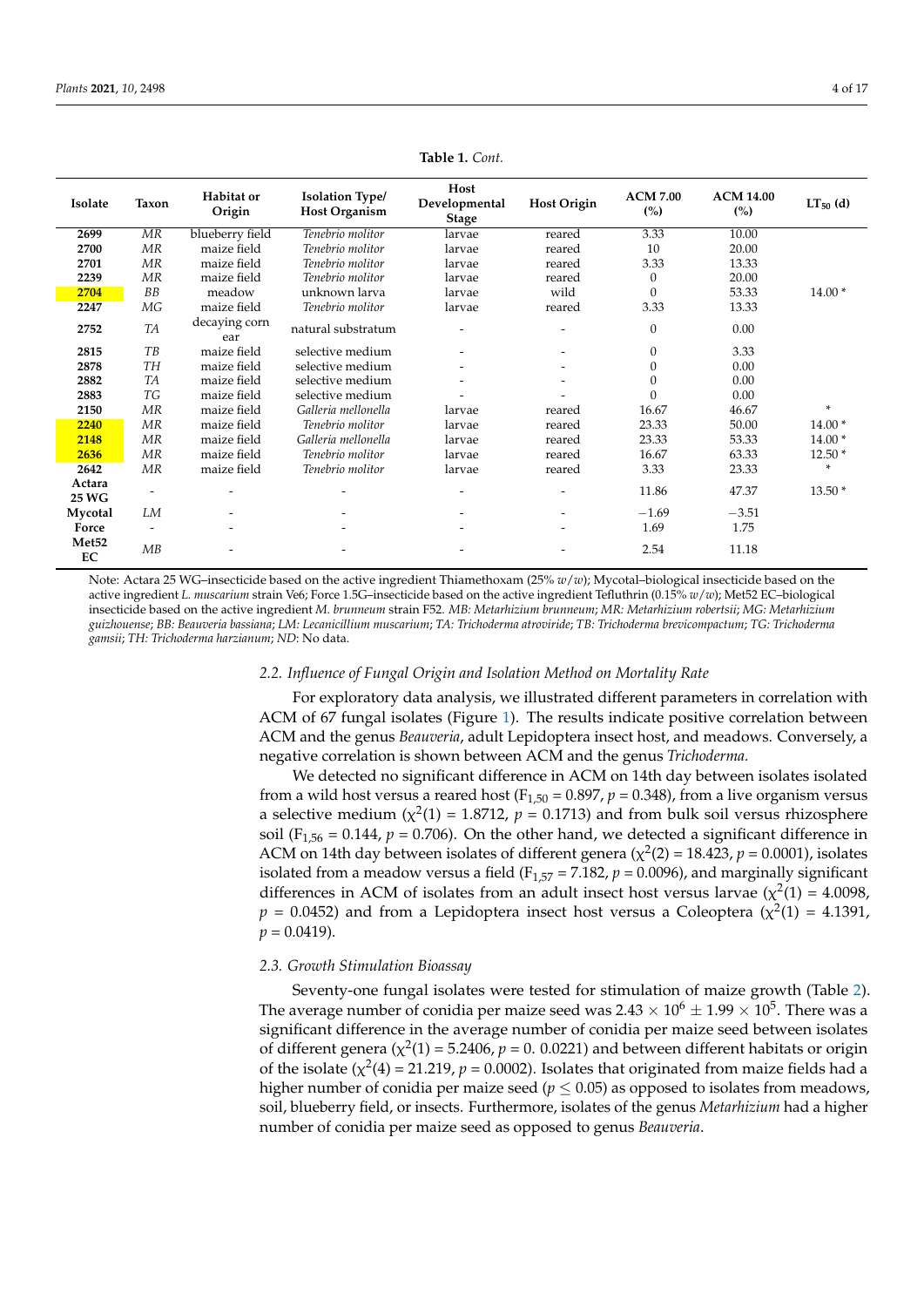<span id="page-4-0"></span>

**Figure 1.** Correlation circle of predictor variables toward mortality rate (ACM). Green dots indicate positive correlation with the dependent variable and yellow dots indicate negative correlation with the dependent variable. Predictor variables within the red circle are significantly correlated with the dependent variable (*p* < 0.05).

| <b>Table 2.</b> Growth stimulating effects of maize treated with selected fungal isolates and grown in twice autoclaved substrate |
|-----------------------------------------------------------------------------------------------------------------------------------|
| for 21 days. Data presented are the mean values $\pm$ SE (n = 15 for Chapalu variety (3 replicates with 5 seeds each) and n = 30  |
| for Belokranjka variety (3 replicates with 10 seeds each). Green fill indicates isolates with significant growth promoting        |
| properties, red fill indicates isolates with growth inhibitory properties and grey fill indicates a significant difference from   |
| negative control (sterile 0.1% Tween 80), $p \le 0.05$ . Striped horizontal lines separate individual experiments.                |

| Isolate | Taxon     | Maize<br>Variety | Emergence<br>Success [n] | Emergence<br>Time [d] | Root Length<br>[cm] | <b>Shoot</b><br>Length [cm] | <b>Total Plant</b><br>Length [cm] | Plant Dry<br>Weight [g] |
|---------|-----------|------------------|--------------------------|-----------------------|---------------------|-----------------------------|-----------------------------------|-------------------------|
| Control |           | Chapalu          | $4.67 \pm 0.33$          | $4.33 \pm 0.33$       | $22.57 \pm 1.15$    | $32.87 \pm 1.15$            | $55.43 \pm 2.45$                  | $0.30 \pm 0.04$         |
| 1154    | MB        | Chapalu          | $4.67 \pm 0.33$          | $4.13 \pm 0.13$       | $21.67 \pm 1.63$    | $30.90 \pm 0.78$            | $52.57 \pm 2.28$                  | $0.29 \pm 0.02$         |
| 1868    | MB        | Chapalu          | $4.67 \pm 0.33$          | $4.33 \pm 0.33$       | $21.50 \pm 0.15$    | $29.60 \pm 1.19$            | $51.09 \pm 1.21$                  | $0.28 \pm 0.02$         |
| 2121    | BB        | Chapalu          | $5.00 \pm 0.00$          | $4.40 \pm 0.23$       | $21.50 \pm 1.10$    | $32.27 \pm 0.74$            | $53.75 \pm 1.73$                  | $0.30 \pm 0.01$         |
| Control |           | Chapalu          | $5.00 \pm 0.00$          | $4.27 \pm 0.07$       | $20.97 \pm 0.45$    | $29.97 \pm 0.13$            | $50.95 \pm 0.37$                  | $0.27 \pm 0.02$         |
| 2631    | MR        | Chapalu          | $4.67 \pm 0.33$          | $4.38 \pm 0.32$       | $21.23 \pm 0.47$    | $26.37 \pm 0.43$            | $47.58 \pm 0.88$                  | $0.24 \pm 0.01$         |
| 2632    | ΜR        | Chapalu          | $4.33 \pm 0.33$          | $4.40 \pm 0.31$       | $21.40 \pm 1.51$    | $27.97 \pm 0.65$            | $49.37 \pm 1.69$                  | $0.26 \pm 0.01$         |
| 2245    | ΜR        | Chapalu          | $5.00 \pm 0.00$          | $4.53 \pm 0.07$       | $18.80 \pm 0.56$    | $27.23 \pm 1.43$            | $46.04 \pm 1.62$                  | $0.22 \pm 0.02$         |
| 2246    | MR        | Chapalu          | $4.67 \pm 0.33$          | $4.17 \pm 0.17$       | $18.50 \pm 0.40$    | $28.10 \pm 0.81$            | $46.56 \pm 1.19$                  | $0.23 \pm 0.01$         |
| Control |           | Chapalu          | $5.00 \pm 0.00$          | $4.93 \pm 0.07$       | $21.23 \pm 0.64$    | $31.47 \pm 0.83$            | 52.70 $\pm$ 1.02                  | $0.27 \pm 0.01$         |
| 2215    | MR        | Chapalu          | $4.67 \pm 0.33$          | $4.43 \pm 0.03$       | $21.55 \pm 0.75$    | $29.30 \pm 0.82$            | $50.85 \pm 0.08$                  | $0.25 \pm 0.01$         |
| 2216    | ΜR        | Chapalu          | $4.67 \pm 0.33$          | $4.57 \pm 0.23$       | $22.39 \pm 0.55$    | $29.82 \pm 0.32$            | $52.21 \pm 0.73$                  | $0.25 \pm 0.01$         |
| 2299    | <b>BB</b> | Chapalu          | $4.33 \pm 0.33$          | $4.40 \pm 0.31$       | $21.53 \pm 0.48$    | $26.43 \pm 1.41$            | $47.96 \pm 1.81$                  | $0.21 \pm 0.01$         |
| 2300    | <b>BB</b> | Chapalu          | $4.67 \pm 0.33$          | $4.40 \pm 0.23$       | $22.25 \pm 1.02$    | $27.40 \pm 1.09$            | $49.64 \pm 2.10$                  | $0.22 \pm 0.01$         |
| Control |           | Chapalu          | $5.00 \pm 0.00$          | $4.13 \pm 0.07$       | $18.60 \pm 0.95$    | $29.57 \pm 0.78$            | $48.16 \pm 1.71$                  | $0.25 \pm 0.01$         |
| 2635    | MR        | Chapalu          | $4.67 \pm 0.33$          | $4.37 \pm 0.09$       | $21.40 \pm 1.14$    | $28.53 \pm 0.96$            | $49.94 \pm 1.57$                  | $0.23 \pm 0.03$         |
| 2637    | MR        | Chapalu          | $4.67 \pm 0.33$          | $4.62 \pm 0.50$       | $19.93 \pm 0.46$    | $28.67 \pm 1.08$            | $48.59 \pm 1.51$                  | $0.23 \pm 0.02$         |
| 2641    | MR        | Chapalu          | $5.00 \pm 0.00$          | $4.40 \pm 0.31$       | $19.57 \pm 0.71$    | $28.27 \pm 1.07$            | $47.81 \pm 0.70$                  | $0.22 \pm 0.02$         |
| Control |           | Chapalu          | $4.67 \pm 0.33$          | $4.00 \pm 0.00$       | $16.30 \pm 0.47$    | $30.30 \pm 1.30$            | $46.61 \pm 1.78$                  | $0.22 \pm 0.01$         |
| 2697    | ND        | Chapalu          | $5.00 \pm 0.00$          | $4.07 \pm 0.07$       | $17.90 \pm 0.23$    | $27.27 \pm 2.83$            | $45.20 \pm 2.70$                  | $0.23 \pm 0.02$         |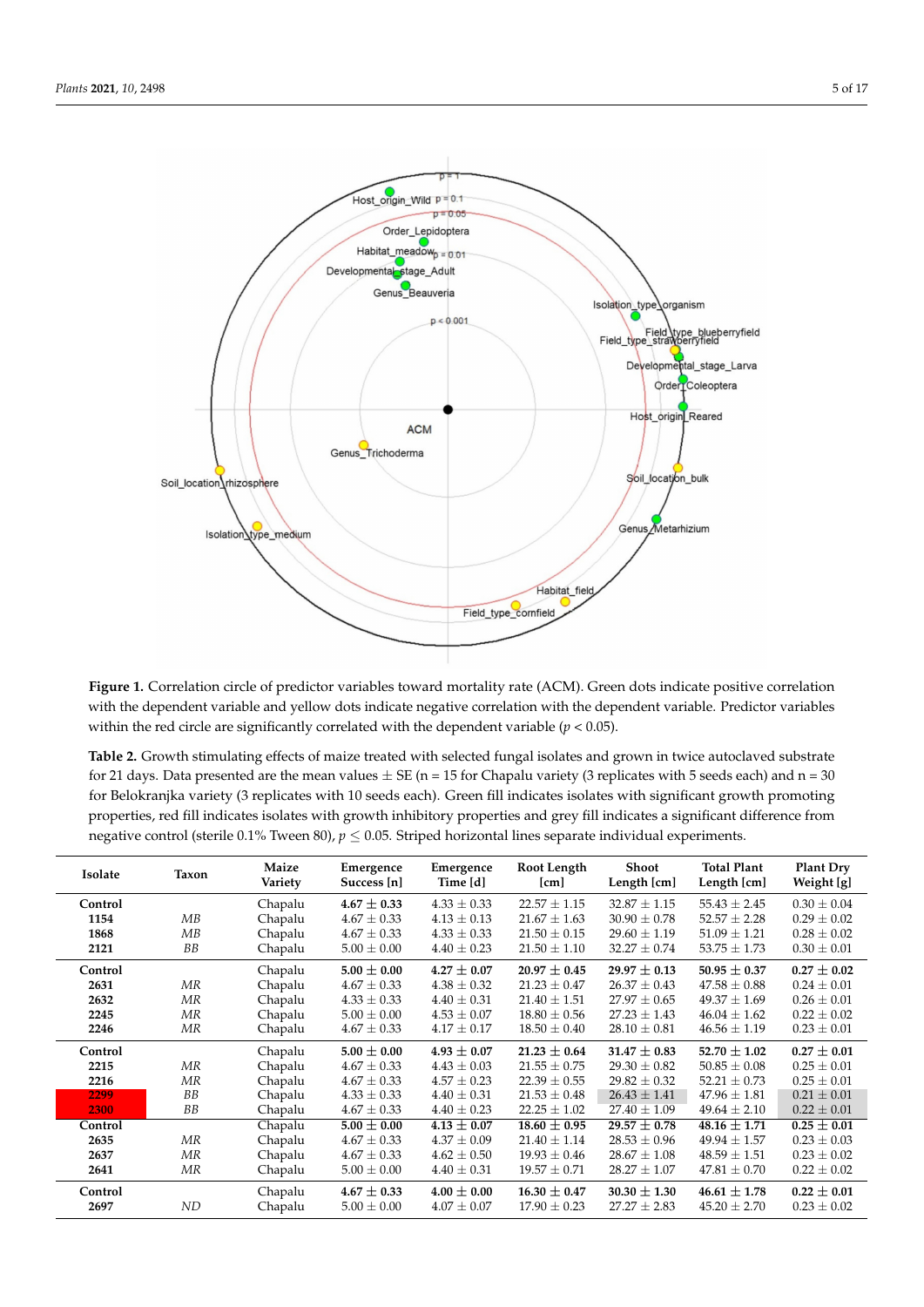|         |                    | Maize       | Emergence        | Emergence       | Root Length      | <b>Shoot</b>     | <b>Total Plant</b> | <b>Plant Dry</b>       |
|---------|--------------------|-------------|------------------|-----------------|------------------|------------------|--------------------|------------------------|
| Isolate | Taxon              | Variety     | Success [n]      | Time [d]        | [cm]             | Length [cm]      | Length [cm]        | Weight [g]             |
| 2698    | ΜR                 | Chapalu     | $4.33 \pm 0.67$  | $4.44 \pm 0.08$ | $19.13 \pm 0.99$ | $27.60 \pm 1.80$ | $46.73 \pm 2.17$   | $0.21 \pm 0.01$        |
|         |                    |             |                  |                 |                  |                  |                    |                        |
| 2699    | ΜR                 | Chapalu     | $5.00 \pm 0.00$  | $4.20 \pm 0.00$ | $18.07 \pm 0.61$ | $31.27 \pm 0.67$ | $49.35 \pm 1.20$   | $0.22 \pm 0.01$        |
| 2700    | MR                 | Chapalu     | $4.33 \pm 0.33$  | $4.53 \pm 0.15$ | $19.17 \pm 0.24$ | $33.30 \pm 1.65$ | $52.46 \pm 1.83$   | $0.26 \pm 0.01$        |
| Control |                    | Chapalu     | $5.00 \pm 0.00$  | $4.07 \pm 0.07$ | $20.07 \pm 1.28$ | $30.33 \pm 1.21$ | $50.43 \pm 2.28$   | $\sqrt{0.22 \pm 0.03}$ |
| 2298    | ${\cal B}{\cal B}$ | Chapalu     | $4.33 \pm 0.33$  | $4.85 \pm 0.52$ | $20.80 \pm 1.12$ | $30.30 \pm 0.66$ | $51.09 \pm 1.80$   | $0.26 \pm 0.02$        |
| 2243    | MR                 | Chapalu     | $5.00 \pm 0.00$  | $4.93 \pm 0.13$ | $15.60 \pm 1.21$ | $27.00 \pm 0.95$ | $42.59 \pm 1.96$   | $0.21 \pm 0.01$        |
|         |                    |             |                  |                 |                  |                  |                    |                        |
| 2636    | ΜR                 | Chapalu     | $5.00 \pm 0.00$  | $4.80 \pm 0.23$ | $16.77 \pm 0.70$ | $28.47 \pm 0.38$ | $45.26 \pm 0.91$   | $0.20 \pm 0.02$        |
| 2642    | MR                 | Chapalu     | $4.33 \pm 0.33$  | $4.50 \pm 0.25$ | $17.20 \pm 0.85$ | $34.53\pm0.32$   | $51.72\pm0.73$     | $0.25 \pm 0.01$        |
| Control |                    | Chapalu     | $4.67 \pm 0.33$  | $4.13 \pm 0.07$ | $20.70 \pm 0.31$ | $32.93 \pm 1.88$ | 53.61 $\pm$ 1.80   | $0.31 \pm 0.05$        |
|         |                    |             |                  |                 |                  |                  |                    |                        |
| 2148    | MR                 | Chapalu     | $5.00 \pm 0.00$  | $4.27 \pm 0.18$ | $21.37 \pm 0.45$ | $35.77 \pm 0.47$ | $57.15 \pm 0.50$   | $0.32 \pm 0.02$        |
| 2151    | MR                 | Chapalu     | $4.67 \pm 0.33$  | $4.57 \pm 0.12$ | $19.47 \pm 0.58$ | $36.77 \pm 0.78$ | $56.22 \pm 0.50$   | $0.32 \pm 0.02$        |
| 2152    | ΜR                 | Chapalu     | $4.33 \pm 0.33$  | $4.28 \pm 0.17$ | $21.50 \pm 0.64$ | $35.67 \pm 2.11$ | $57.19 \pm 2.76$   | $0.31 \pm 0.03$        |
| 2701    | ΜR                 | Chapalu     | $5.00 \pm 0.00$  | $4.47 \pm 0.07$ | $20.57 \pm 0.62$ | $33.60 \pm 0.55$ | $54.15 \pm 0.38$   | $0.33 \pm 0.01$        |
|         |                    |             |                  |                 |                  |                  |                    |                        |
| Control |                    | Chapalu     | $4.67 \pm 0.33$  | $4.20 \pm 0.12$ | $20.27 \pm 0.26$ | 34.70 $\pm$ 0.59 | $54.98 \pm 0.83$   | $0.32 \pm 0.01$        |
| 2703    | MB                 | Chapalu     | $4.33 \pm 0.33$  | $4.25 \pm 0.25$ | $24.43 \pm 1.56$ | $35.00 \pm 1.59$ | $59.44 \pm 0.11$   | $0.36 \pm 0.01$        |
| 2009    | MR                 | Chapalu     | $5.00 \pm 0.00$  | $4.47 \pm 0.18$ | $20.70 \pm 0.46$ | $33.97 \pm 2.72$ | $54.65 \pm 2.84$   | $0.31 \pm 0.04$        |
| 2010    | МG                 | Chapalu     | $5.00 \pm 0.00$  | $4.13 \pm 0.13$ | $20.40 \pm 1.68$ | $31.53 \pm 1.82$ | $51.94 \pm 3.47$   | $0.27 \pm 0.04$        |
|         |                    |             |                  |                 |                  |                  |                    |                        |
| 2011    | ΜR                 | Chapalu     | $5.00 \pm 0.00$  | $4.53 \pm 0.13$ | $20.93 \pm 0.94$ | $30.83 \pm 1.43$ | $51.81 \pm 2.37$   | $0.23 \pm 0.00$        |
| Control |                    | Chapalu     | $4.67 \pm 0.33$  | $4.43 \pm 0.07$ | $13.03 \pm 0.03$ | $15.90 \pm 1.46$ | $28.91 \pm 1.44$   | $0.15 \pm 0.01$        |
| 2239    | MR                 | Chapalu     | $5.00 \pm 0.00$  | $4.59 \pm 0.21$ | $14.63 \pm 1.76$ | $18.90 \pm 0.20$ | $33.50 \pm 1.56$   | $0.19 \pm 0.01$        |
| 2704    | BB                 | Chapalu     | $3.33 \pm 0.33$  | $5.00 \pm 0.25$ | $11.10 \pm 0.50$ | $18.00 \pm 1.06$ | $29.11 \pm 1.30$   | $0.17 \pm 0.00$        |
| 2247    | MG                 | Chapalu     | $3.33 \pm 0.33$  | $4.81 \pm 0.13$ | $15.33 \pm 1.06$ | $18.80 \pm 0.65$ | $34.13 \pm 1.61$   | $0.19 \pm 0.01$        |
|         | TA                 | Chapalu     |                  |                 |                  |                  |                    | $0.19 \pm 0.03$        |
| 2752    |                    |             | $3.00 \pm 0.58$  | $5.29 \pm 0.14$ | $13.93 \pm 0.73$ | $18.40 \pm 1.34$ | $32.33 \pm 2.03$   |                        |
| 2815    | TB                 | Chapalu     | $3.67 \pm 0.33$  | $4.71 \pm 0.22$ | $13.33 \pm 1.48$ | $18.20 \pm 1.04$ | $31.53 \pm 2.35$   | $0.20 \pm 0.02$        |
| 2878    | <b>TH</b>          | Chapalu     | $3.33 \pm 0.33$  | $4.44 \pm 0.34$ | $14.70 \pm 1.51$ | $18.73 \pm 0.50$ | $33.39 \pm 1.62$   | $0.17 \pm 0.01$        |
| 2882    | TA                 | Chapalu     | $3.33 \pm 0.33$  | $4.84 \pm 0.30$ | $14.27 \pm 1.08$ | $20.00 \pm 0.60$ | $34.32 \pm 1.11$   | $0.21 \pm 0.01$        |
| 2883    | TG                 | Chapalu     | $3.33 \pm 0.33$  | $4.41 \pm 0.12$ | $14.67 \pm 1.21$ | $19.47 \pm 0.65$ | $34.13 \pm 1.83$   | $0.17 \pm 0.03$        |
| Control |                    | Belokranjka | $9.00 \pm 0.58$  | $5.19 \pm 0.05$ | $23.87 \pm 1.58$ | $32.73 \pm 0.83$ | $56.58 \pm 2.41$   | $0.31 \pm 0.03$        |
| 2686    | MR                 | Belokranjka | $10.00 \pm 0.00$ | $5.07 \pm 0.20$ | $24.50 \pm 3.10$ | $30.97 \pm 0.58$ | $55.48 \pm 2.55$   | $0.30 \pm 0.01$        |
|         |                    |             |                  |                 |                  |                  |                    |                        |
| 2687    | MR                 | Belokranjka | $10.00 \pm 0.00$ | $5.33 \pm 0.07$ | $24.30 \pm 2.31$ | $30.70 \pm 0.23$ | $54.96 \pm 2.22$   | $0.30 \pm 0.01$        |
| 2690    | MB                 | Belokranjka | $9.33 \pm 0.33$  | $5.14 \pm 0.07$ | $23.23 \pm 0.43$ | $29.10 \pm 0.40$ | $52.35 \pm 0.21$   | $0.30 \pm 0.01$        |
| 2692    | MR                 | Belokranjka | $10.00 \pm 0.00$ | $5.20 \pm 0.06$ | $24.13 \pm 2.70$ | $30.90 \pm 1.06$ | $55.01 \pm 2.82$   | $0.29 \pm 0.03$        |
|         |                    |             |                  |                 |                  |                  |                    |                        |
| Control |                    | Belokranjka | $9.67 \pm 0.33$  | $5.41 \pm 0.11$ | $25.17 \pm 0.59$ | $32.80 \pm 1.36$ | $57.95 \pm 1.96$   | $0.30 \pm 0.02$        |
| 2152    | MR                 | Belokranjka | $10.00 \pm 0.00$ | $5.43 \pm 0.07$ | $28.00 \pm 2.11$ | $33.47 \pm 0.23$ | $61.46 \pm 2.21$   | $0.29 \pm 0.01$        |
|         |                    |             |                  |                 |                  |                  |                    |                        |
| Control |                    | Belokranjka | $9.33 \pm 0.33$  | $5.11 \pm 0.00$ | $28.53 \pm 0.87$ | $26.87 \pm 0.93$ | $55.39\pm0.82$     | $0.27\pm0.01$          |
| 2146    | MR                 | Belokranjka | $9.33 \pm 0.33$  | $5.22 \pm 0.16$ | $26.33 \pm 1.87$ | $30.00 \pm 0.35$ | $56.36 \pm 1.75$   | $0.35 \pm 0.02$        |
| 2147    | MR                 | Belokranjka | $10.00 \pm 0.00$ | $4.90 \pm 0.21$ | $24.83 \pm 1.42$ | $26.03 \pm 0.43$ | $50.84 \pm 1.51$   | $0.25 \pm 0.02$        |
| 2251    | ΜR                 | Belokranjka | $9.33 \pm 0.33$  | $5.31 \pm 0.22$ | $28.33 \pm 3.80$ | $28.00 \pm 0.78$ | $56.27 \pm 4.42$   | $0.27 \pm 0.03$        |
| 2789    | ΜR                 | Belokranjka | $9.67 \pm 0.33$  | $5.07 \pm 0.14$ | $27.23 \pm 1.95$ | $26.10 \pm 1.01$ | $53.37 \pm 2.55$   | $0.28 \pm 0.02$        |
| 2793    | ΜR                 | Belokranjka | $9.33 \pm 0.67$  | $4.93 \pm 0.09$ | $26.27 \pm 2.03$ | $27.47 \pm 1.83$ | $53.71 \pm 1.97$   | $0.30 \pm 0.00$        |
| 2794    | ΜR                 | Belokranjka | $8.67 \pm 0.88$  | $4.85 \pm 0.03$ | $29.03 \pm 2.22$ | $29.43 \pm 0.50$ | $58.47 \pm 2.68$   | $0.35 \pm 0.03$        |
|         |                    |             |                  |                 |                  |                  |                    |                        |
| 2795    | ΜR                 | Belokranjka | $9.67 \pm 0.33$  | $5.27 \pm 0.18$ | $24.60 \pm 2.01$ | $29.10 \pm 1.46$ | $53.69 \pm 0.85$   | $0.27 \pm 0.01$        |
| Control |                    | Belokranjka | $9.67 \pm 0.33$  | $5.11 \pm 0.21$ | $19.60 \pm 1.91$ | $25.23 \pm 1.12$ | $44.81 \pm 2.82$   | $0.25 \pm 0.01$        |
| 2645    | MR                 | Belokranjka | $9.67 \pm 0.33$  | $5.00 \pm 0.06$ | $23.57\pm0.52$   | $26.23 \pm 1.36$ | $49.76 \pm 1.90$   | $0.34 \pm 0.06$        |
| 2691    | MR                 | Belokranjka | $9.00 \pm 0.00$  | $5.26 \pm 0.04$ | $24.40 \pm 3.21$ | $25.50 \pm 1.19$ | $49.91 \pm 4.36$   | $0.30 \pm 0.01$        |
|         |                    |             |                  |                 |                  |                  |                    |                        |
| 2693    | MR                 | Belokranjka | $10.00 \pm 0.00$ | $5.07 \pm 0.09$ | $23.93 \pm 0.91$ | $26.27 \pm 0.78$ | $50.19 \pm 1.61$   | $0.32 \pm 0.04$        |
| 2790    | MR                 | Belokranjka | $9.67 \pm 0.33$  | $5.34 \pm 0.18$ | $21.50 \pm 0.49$ | $27.37 \pm 1.92$ | $48.86 \pm 2.42$   | $0.31 \pm 0.02$        |
| Control |                    | Belokranjka | $8.33 \pm 0.33$  | $5.47 \pm 0.16$ | $20.63 \pm 1.77$ | $23.40 \pm 1.08$ | 44.05 $\pm$ 2.27   | $0.31 \pm 0.03$        |
|         |                    |             |                  |                 |                  |                  |                    |                        |
| 2634    | MR                 | Belokranjka | $9.33 \pm 0.33$  | $5.56 \pm 0.20$ | $21.20 \pm 1.10$ | $25.40 \pm 0.71$ | $46.57 \pm 1.06$   | $0.34 \pm 0.06$        |
| 2214    | MR                 | Belokranjka | $9.33 \pm 0.33$  | $5.25 \pm 0.04$ | $23.57 \pm 0.73$ | $27.07 \pm 0.87$ | $50.63 \pm 0.22$   | $0.33 \pm 0.03$        |
| 2243    | MR                 | Belokranjka | $9.00 \pm 0.58$  | $5.23 \pm 0.07$ | $23.90 \pm 1.99$ | $28.37 \pm 1.06$ | $52.25 \pm 2.88$   | $0.36 \pm 0.00$        |
| 2702    | MR                 | Belokranjka | $9.00 \pm 0.00$  | $5.07 \pm 0.04$ | $22.10 \pm 2.80$ | $27.07 \pm 1.39$ | $49.18 \pm 3.64$   | $0.32 \pm 0.00$        |
| 2791    | MR                 | Belokranjka | $9.33 \pm 0.33$  | $5.10 \pm 0.10$ | $25.33 \pm 4.53$ | $27.10 \pm 1.61$ | $52.42 \pm 6.14$   | $0.32 \pm 0.03$        |
|         |                    |             |                  |                 |                  |                  |                    |                        |
| Control |                    | Belokranjka | $9.00 \pm 0.58$  | $4.91 \pm 0.21$ | $24.20 \pm 0.38$ | 28.30 $\pm$ 0.51 | $52.52 \pm 0.21$   | $0.31 \pm 0.01$        |
| 2250    | MG                 | Belokranjka | $8.33 \pm 0.88$  | $5.13 \pm 0.07$ | $24.20 \pm 2.08$ | $26.77 \pm 0.42$ | $50.98 \pm 1.81$   | $0.26 \pm 0.02$        |
| 2685    | MR                 | Belokranjka | $9.00 \pm 0.58$  | $4.99 \pm 0.11$ | $22.50 \pm 0.25$ | $29.97 \pm 1.39$ | $52.45 \pm 1.59$   | $0.30 \pm 0.02$        |
|         |                    |             |                  |                 |                  |                  |                    |                        |
| Control |                    | Belokranjka | $8.67 \pm 0.33$  | $5.23 \pm 0.17$ | 24.10 $\pm$ 0.75 | $26.63 \pm 0.12$ | $50.75 \pm 0.67$   | $0.29 \pm 0.02$        |
| 2640    | MR                 | Belokranjka | $9.67 \pm 0.33$  | $5.17 \pm 0.09$ | $23.37\pm2.00$   | $26.10 \pm 0.29$ | $49.47 \pm 1.89$   | $0.28 \pm 0.02$        |
| 2694    | MR                 | Belokranjka | $9.67 \pm 0.33$  | $5.28 \pm 0.32$ | $24.87 \pm 1.07$ | $27.90 \pm 0.66$ | $52.77 \pm 1.05$   | $0.26 \pm 0.00$        |
| 2695    | MR                 | Belokranjka | $9.33 \pm 0.33$  | $5.11 \pm 0.06$ | $24.40 \pm 2.94$ | $26.57 \pm 0.90$ | $50.96 \pm 3.77$   | $0.28 \pm 0.02$        |
|         |                    |             |                  |                 |                  |                  |                    |                        |
| 2788    | MR                 | Belokranjka | $8.67 \pm 0.67$  | $5.15 \pm 0.27$ | $23.87 \pm 2.12$ | $28.20 \pm 1.33$ | $52.07 \pm 2.48$   | $0.32 \pm 0.02$        |
| 2792    | MR                 | Belokranjka | $9.33 \pm 0.33$  | $5.57 \pm 0.36$ | $25.20 \pm 3.54$ | $28.10 \pm 0.96$ | $53.27 \pm 4.46$   | $0.29 \pm 0.01$        |

**Table 2.** *Cont.*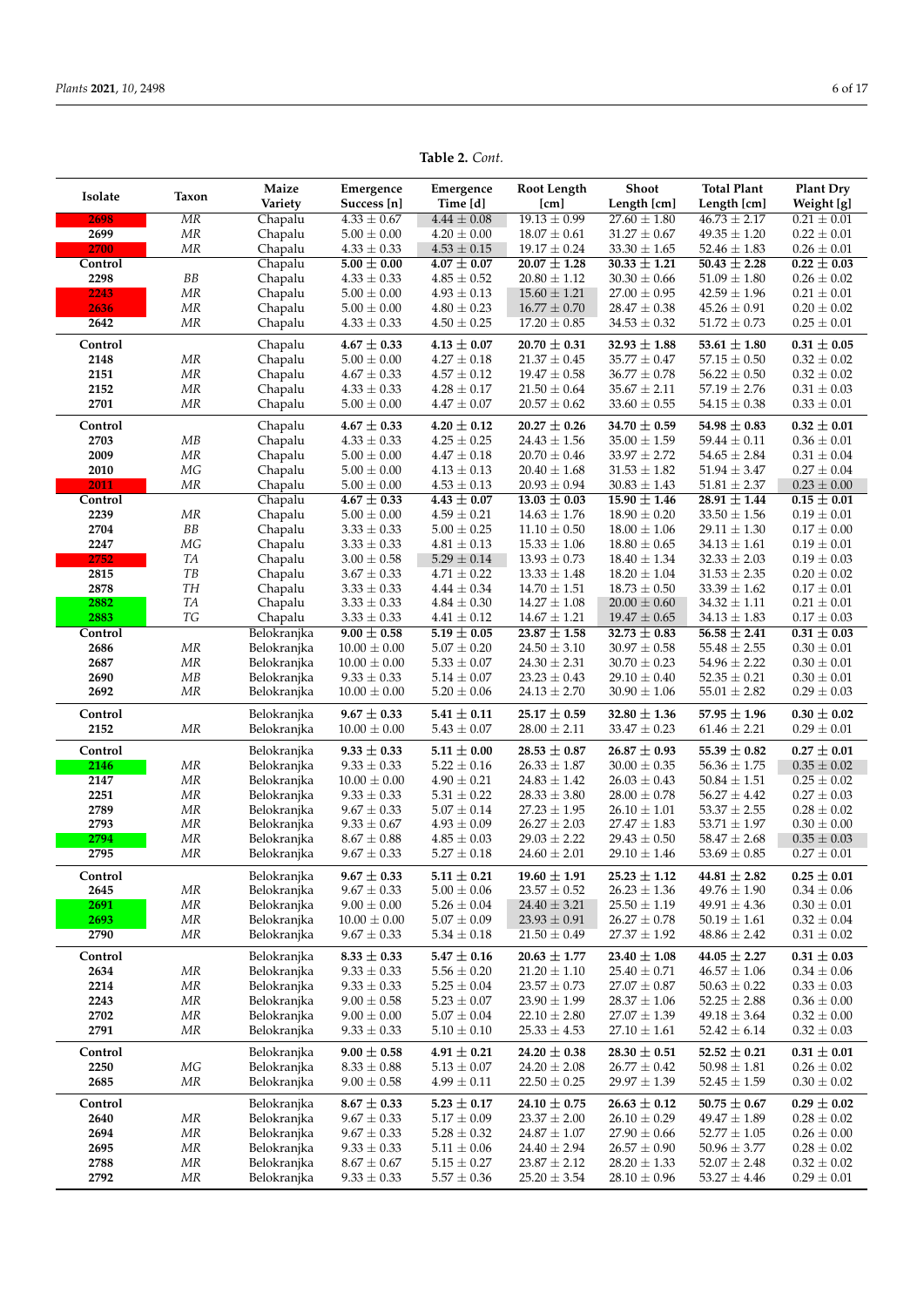<span id="page-6-0"></span>

| Isolate | Taxon | Maize<br>Variety | Emergence<br>Success [n] | Emergence<br>Time [d] | Root Length<br>[cm] | Shoot<br>Length [cm] | <b>Total Plant</b><br>Length [cm] | <b>Plant Dry</b><br>Weight [g] |
|---------|-------|------------------|--------------------------|-----------------------|---------------------|----------------------|-----------------------------------|--------------------------------|
| 2796    | ΜR    | Belokranjka      | $8.67 \pm 1.33$          | $4.98 \pm 0.11$       | $21.90 \pm 1.20$    | $27.70 \pm 2.06$     | $49.62 \pm 0.86$                  | $0.32 \pm 0.02$                |
| Control |       | Belokranjka      | $8.67 \pm 0.88$          | $4.67 \pm 0.13$       | $22.93 \pm 1.71$    | $28.00 \pm 1.13$     | $50.96 \pm 2.47$                  | $0.29 \pm 0.02$                |
| 2688    | ΜR    | Belokranjka      | $9.00 \pm 0.58$          | $5.10 \pm 0.23$       | $26.80 \pm 0.68$    | $28.97 \pm 0.37$     | $55.76 \pm 0.48$                  | $0.36 \pm 0.03$                |
| Control |       | Belokranjka      | $8.33 \pm 0.67$          | $4.52 \pm 0.24$       | $15.53 \pm 1.49$    | $21.43 \pm 0.88$     | $36.97 \pm 2.00$                  | $0.15 \pm 0.01$                |
| /2154/  | ΜR    | Belokranjka      | $7.67 \pm 0.33$          | $5.09 \pm 0.25$       | $14.90 \pm 0.92$    | $22.43 \pm 0.78$     | $37.35 \pm 1.07$                  | $0.14 \pm 0.01$                |
| Control |       | Belokranjka      | $9.67 \pm 0.33$          | $4.14 \pm 0.10$       | $22.97 \pm 0.84$    | $26.53 \pm 0.55$     | $49.54 \pm 1.18$                  | $0.23 \pm 0.01$                |
| 2150    | ΜR    | Belokranjka      | $10.00 \pm 0.00$         | $4.47 \pm 0.37$       | $23.13 \pm 1.39$    | $27.07 \pm 1.20$     | $50.23 \pm 2.56$                  | $0.26 \pm 0.01$                |
| 2240    | ΜR    | Belokranjka      | $9.67 \pm 0.33$          | $4.28 \pm 0.09$       | $24.07 \pm 0.77$    | $27.53 \pm 1.78$     | $51.60 \pm 2.41$                  | $0.25 \pm 0.02$                |

**Table 2.** *Cont.*

Note: *MB*: *Metarhizium brunneum*; *MR*: *Metarhizium robertsii*; *MG*: *Metarhizium guizhouense*; *BB*: *Beauveria bassiana*; *TA*: *Trichoderma atroviride*; *TB*: *Trichoderma brevicompactum*; *TG*: *Trichoderma gamsii*; *TH*: *Trichoderma harzianum*; *ND*: No data.

> In Chapalu variety, there was no significant effect of tested isolates on emergence success and total plant length (root + shoot length). ANOVA showed a significant prolongation of emergence time with two *M. robertsii* isolates (2698 and 2700) and one *T. atroviride* (2752). Root length was significantly reduced by two *M. robertsii* isolates (2243 and 2636). Shoot length was significantly reduced by *B. bassiana* (2299) but increased by *T. atroviride* (2882) and *T. gamsii* (2883). Plant dry weight was significantly reduced by two *B. bassiana* isolates (2299 and 2300) and *M. robertsii* (2011).

> In Belokranjka variety, there was no significant effect of tested isolates on emergence success, shoot length, and total plant length (root + shoot length). ANOVA showed a significant prolongation of emergence time with *M. robertsii* (2154). Root length was significantly increased by three *M. robertsii* isolates (2691, 2693, and 2688) and plant dry weight was significantly increased by two *M. robertsii* isolates (2146 and 2794).

### *2.4. Enhancement of Nutrient Utilization by Fungi in Maize*

Thirty fungal isolates were further tested for growth stimulation of maize (Chapalu variety only) in sand with or without fertilizers (General Hydroponics, Flora Series®) (Table [3\)](#page-8-0). In the absence of fertilizer, there was no significant effect of the tested isolates on emergence success and total plant length. However, ANOVA showed a significant prolongation of emergence time with *M. guizhouense* (2010) and a significant reduction in root length with *B. bassiana* (2299) and *M. robertsii* (2148). Shoot length was significantly reduced by *M. robertsii* (2642) but increased by *M. robertsii* (2011). Plant dry weight was significantly increased by *M. robertsii* (2216) in unfertilized sand.

There was no significant effect of tested isolates on emergence success, root length, total plant length, and dry weight in the presence of fertilizer. ANOVA showed a significant prolongation of emergence time of maize treated with *M. brunneum* (2703), *M. robertsii* (2009), and *M. guizhouense* (2010). Shoot length was significantly increased with *M. robertsii* (2011) in fertilized sand.

When all data were analyzed together, fertilization caused an average increase in shoot length of  $32.3\%$  (t $(74) = 13.13$ ,  $p = < 0.0001$ ) and an increase in total plant length of  $13.2\%$ (t(74) = 6.47, *p* = < 0.0001) compared to unfertilized plants. Fertilizer itself had no significant effect of on emergence success, emergence time, root length and plant dry weight.

Two-way ANOVA was performed to determine if fungal isolates altered the growth parameters of maize in fertilized vs. unfertilized sand compared to untreated maize. Dunnett's multiple comparison test showed a prolonged emergence time in fertilized sand when treated with *B. bassiana* (2009). The isolate *M. guizhouense* (2010) prolonged emergence time in fertilized sand as well as in unfertilized sand. *M. robertsii* (2631) significantly increased root length in unfertilized sand and *M. robertsii* (2632) in fertilized sand. On the other hand, *B. bassiana* (2299) and *M. robertsii* (2148) significantly reduced root length in unfertilized sand. Two isolates of *M. brunneum* (1868 and 1154) and *B. bassiana* (2121) increased dry weight in fertilized sand.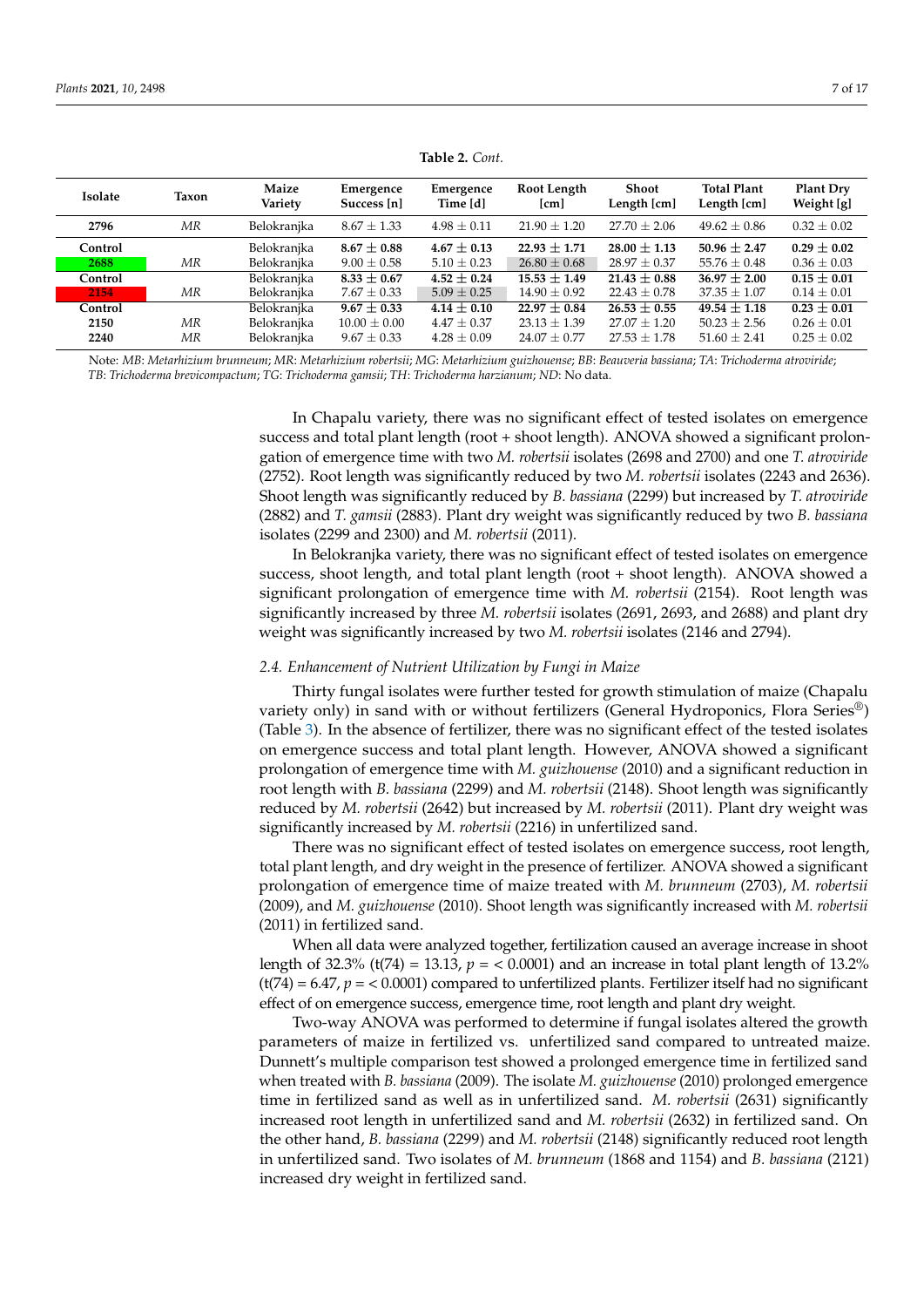| Table 3. Growth stimulating effects of selected fungal isolates on maize (Chapalu variety) grown in sand with/without fertilizer for 21 days. Data presented are the mean values $\pm$ SE (n = |
|------------------------------------------------------------------------------------------------------------------------------------------------------------------------------------------------|
| 15 (3 replicates with 5 seeds each)). Green fill indicates isolates with significant growth promoting properties, red fill indicates isolates with growth inhibitory properties and grey fill  |
| indicates a significant difference from negative control (sterile 0.1% Tween 80), $p \le 0.05$ .                                                                                               |

|         |       | Emergence Success [n] |                 | Emergence Time [d] |                 | Root Length [cm] |                  | Shoot Length [cm] |                  | <b>Total Plant Length [cm]</b> |                  | Plant Dry Weight [g] |                            |
|---------|-------|-----------------------|-----------------|--------------------|-----------------|------------------|------------------|-------------------|------------------|--------------------------------|------------------|----------------------|----------------------------|
| Isolate | Taxon | No<br>Fertilizer      | Fertilizer      | No<br>Fertilizer   | Fertilizer      | No Fertilizer    | Fertilizer       | No Fertilizer     | Fertilizer       | No Fertilizer                  | Fertilizer       | No<br>Fertilizer     | Fertilizer                 |
| Control |       | $5.00 \pm 0.00$       | $4.33 \pm 0.67$ | $4.25 \pm 0.00$    | $4.42 \pm 0.21$ | $18.90 \pm 0.00$ | $16.27 \pm 0.58$ | $14.10 \pm 0.00$  | $16.77 \pm 1.30$ | $32.93 \pm 0.00$               | $33.05 \pm 1.72$ | $0.21 \pm 0.00$      | $0.27 \pm 0.02$            |
| 1154    | MB    | $5.00 \pm 0.00$       | $4.67 \pm 0.33$ | $4.60 \pm 0.12$    | $4.83 \pm 0.34$ | $16.23 \pm 1.42$ | $14.13 \pm 0.74$ | $12.93 \pm 0.72$  | $16.40 \pm 0.46$ | $29.11 \pm 1.18$               | $30.53 \pm 1.00$ | $0.25 \pm 0.02$      | $0.42 \pm 0.04$            |
| 1868    | MB    | $4.67 \pm 0.33$       | $5.00 \pm 0.00$ | $4.33 \pm 0.29$    | $4.53 \pm 0.07$ | $17.90 \pm 0.70$ | $16.73 \pm 0.72$ | $13.50 \pm 0.06$  | $16.77 \pm 0.81$ | $31.38 \pm 0.77$               | $33.49 \pm 0.40$ | $0.24 \pm 0.01$      | $0.38 \pm 0.05$            |
| 2121    | BB    | $5.00 \pm 0.00$       | $4.67 \pm 0.33$ | $4.72 \pm 0.17$    | $5.02 \pm 0.13$ | $15.53 \pm 0.87$ | $15.27 \pm 0.23$ | $15.07 \pm 0.74$  | $18.40 \pm 0.59$ | $30.65 \pm 1.24$               | $33.68 \pm 0.76$ | $0.30 \pm 0.00$      | $0.41 \pm 0.09$            |
| Control |       | $5.00 \pm 0.00$       | $4.67 \pm 0.33$ | $4.67 \pm 0.13$    | $5.17 \pm 0.20$ | $14.63 \pm 0.90$ | $15.43 \pm 0.92$ | $13.40 \pm 2.15$  | $18.70 \pm 1.36$ | $28.04 \pm 2.92$               | $34.15 \pm 2.29$ | $0.28 \pm 0.03$      | $\overline{0.30 \pm 0.02}$ |
| 2631    | MR    | $4.67 \pm 0.33$       | $5.00 \pm 0.00$ | $4.63 \pm 0.09$    | $4.40 \pm 0.12$ | $20.03 \pm 0.96$ | $18.77 \pm 0.19$ | $13.80 \pm 0.65$  | $17.47 \pm 0.50$ | $33.84 \pm 1.20$               | $36.23 \pm 0.57$ | $0.30 \pm 0.01$      | $0.31 \pm 0.04$            |
| 2632    | MR    | $4.33 \pm 0.67$       | $5.00 \pm 0.00$ | $4.42 \pm 0.14$    | $4.53 \pm 0.07$ | $17.47 \pm 0.99$ | $19.67 \pm 1.62$ | $12.87 \pm 0.43$  | $17.50 \pm 0.86$ | $30.38 \pm 1.32$               | $37.17 \pm 1.98$ | $0.30 \pm 0.03$      | $0.27\pm0.03$              |
| 2245    | MR    | $4.67 \pm 0.33$       | $5.00 \pm 0.00$ | $5.37 \pm 0.63$    | $4.53 \pm 0.24$ | $18.63 \pm 0.58$ | $19.33 \pm 1.43$ | $14.07 \pm 0.73$  | $17.83 \pm 0.47$ | $32.72 \pm 0.99$               | $37.16 \pm 1.35$ | $0.23 \pm 0.02$      | $0.27 \pm 0.02$            |
| 2246    | MR    | $5.00 \pm 0.00$       | $4.67 \pm 0.33$ | $4.67 \pm 0.24$    | $5.15 \pm 0.18$ | $18.13 \pm 0.64$ | $19.33 \pm 1.83$ | $12.37 \pm 0.37$  | $18.67 \pm 0.76$ | $30.49 \pm 1.00$               | $37.99 \pm 2.43$ | $0.26 \pm 0.03$      | $0.30 \pm 0.02$            |
| Control |       | $5.00 \pm 0.00$       | $5.00 \pm 0.00$ | $5.53 \pm 0.37$    | $5.47 \pm 0.29$ | $18.93 \pm 0.92$ | $17.95 \pm 1.23$ | $13.34 \pm 1.26$  | $18.80 \pm 0.96$ | $32.27 \pm 1.92$               | $36.75 \pm 1.70$ | $0.20 \pm 0.02$      | $0.23 \pm 0.02$            |
| 2215    | MR    | $5.00 \pm 0.00$       | $5.00 \pm 0.00$ | $5.87 \pm 0.35$    | $5.80 \pm 0.12$ | $17.15 \pm 1.35$ | $19.25 \pm 1.35$ | $13.19 \pm 1.10$  | $17.18 \pm 0.33$ | $30.33 \pm 2.06$               | $36.43 \pm 1.40$ | $0.19 \pm 0.00$      | $0.21 \pm 0.01$            |
| 2216    | MR    | $4.67 \pm 0.33$       | $4.00 \pm 0.58$ | $5.68 \pm 0.28$    | $5.27 \pm 0.27$ | $18.92 \pm 1.85$ | $17.62 \pm 1.43$ | $13.50 \pm 0.14$  | $16.97 \pm 0.97$ | $32.42 \pm 1.85$               | $34.59 \pm 1.36$ | $0.25 \pm 0.01$      | $0.21 \pm 0.01$            |
| 2299    | ВB    | $4.67 \pm 0.33$       | $5.00 \pm 0.00$ | $5.93 \pm 0.58$    | $5.87 \pm 0.29$ | $12.94 \pm 1.10$ | $15.99 \pm 1.95$ | $14.98 \pm 0.26$  | $18.75 \pm 0.36$ | $27.92 \pm 1.27$               | $34.73 \pm 1.60$ | $0.18 \pm 0.01$      | $0.19 \pm 0.01$            |
| 2300    | BB    | $4.67 \pm 0.33$       | $4.67 \pm 0.33$ | $5.18 \pm 0.32$    | $5.98 \pm 0.21$ | $19.94 \pm 1.20$ | $14.48 \pm 0.74$ | $15.33 \pm 0.42$  | $19.26 \pm 0.22$ | $35.26 \pm 1.58$               | $33.74 \pm 0.58$ | $0.23 \pm 0.00$      | $0.25 \pm 0.02$            |
| Control |       | $5.00 \pm 0.00$       | $4.33 \pm 0.67$ | $5.27 \pm 0.29$    | $5.22 \pm 0.51$ | $19.67 \pm 1.56$ | $17.50 \pm 1.53$ | $13.97 \pm 0.58$  | $18.40 \pm 0.57$ | $33.63 \pm 0.98$               | $35.90 \pm 1.97$ | $0.19 \pm 0.01$      | $0.20 \pm 0.02$            |
| 2635    | MR    | $4.67 \pm 0.33$       | $4.67 \pm 0.33$ | $5.97 \pm 0.27$    | $6.13 \pm 0.77$ | $18.20 \pm 0.90$ | $16.30 \pm 1.40$ | $13.47 \pm 1.22$  | $19.30\pm1.05$   | $31.68 \pm 1.18$               | $35.62 \pm 2.23$ | $0.18 \pm 0.01$      | $0.21 \pm 0.00$            |
| 2637    | MR    | $4.33 \pm 0.33$       | $4.67 \pm 0.33$ | $5.68 \pm 0.09$    | $5.65 \pm 0.13$ | $17.00 \pm 0.75$ | $19.60 \pm 1.04$ | $14.23 \pm 0.38$  | $19.63 \pm 0.26$ | $31.25 \pm 1.14$               | $39.23 \pm 1.25$ | $0.17 \pm 0.00$      | $0.22 \pm 0.03$            |
| 2641    | MR    | $5.00 \pm 0.00$       | $5.00 \pm 0.00$ | $4.93 \pm 0.07$    | $5.07 \pm 0.13$ | $17.40 \pm 0.61$ | $18.73 \pm 2.03$ | $14.03 \pm 0.42$  | $20.07 \pm 0.61$ | $31.42 \pm 0.61$               | $38.77 \pm 2.58$ | $0.20 \pm 0.01$      | $0.21 \pm 0.01$            |
| Control |       | $5.00 \pm 0.00$       | $4.67 \pm 0.33$ | $4.93 \pm 0.07$    | $5.07\pm0.07$   | $19.73 \pm 1.36$ | $18.27 \pm 1.92$ | $15.90 \pm 0.23$  | $19.33 \pm 0.44$ | $35.61 \pm 1.28$               | $37.59 \pm 2.35$ | $0.42 \pm 0.04$      | $0.41 \pm 0.02$            |
| 2697    | ND    | $5.00 \pm 0.00$       | $5.00 \pm 0.00$ | $4.40 \pm 0.12$    | $4.87 \pm 0.24$ | $19.03 \pm 1.68$ | $16.77 \pm 1.93$ | $14.30 \pm 1.21$  | $20.00 \pm 0.96$ | $33.34 \pm 2.80$               | $36.75 \pm 2.64$ | $0.40 \pm 0.03$      | $0.46 \pm 0.04$            |
| 2698    | MR    | $4.67 \pm 0.33$       | $5.00 \pm 0.00$ | $4.80 \pm 0.12$    | $5.20 \pm 0.40$ | $17.10 \pm 1.12$ | $16.50 \pm 1.65$ | $15.10 \pm 0.45$  | $18.17 \pm 0.90$ | $32.20 \pm 1.39$               | $34.69 \pm 2.31$ | $0.37 \pm 0.03$      | $0.45 \pm 0.04$            |
| 2699    | MR    | $4.67 \pm 0.33$       | $5.00 \pm 0.00$ | $5.42 \pm 0.42$    | $5.20 \pm 0.23$ | $19.87 \pm 2.63$ | $21.47 \pm 2.86$ | $14.67 \pm 1.28$  | $21.13 \pm 0.78$ | $34.51 \pm 3.89$               | $42.59 \pm 2.23$ | $0.37 \pm 0.04$      | $0.36 \pm 0.02$            |
| 2700    | MR    | $4.67 \pm 0.33$       | $5.00 \pm 0.00$ | $5.08 \pm 0.08$    | $4.67 \pm 0.24$ | $19.43 \pm 1.93$ | $20.33 \pm 0.83$ | $15.33 \pm 0.41$  | $19.27 \pm 0.48$ | $34.73 \pm 2.28$               | $39.63 \pm 0.99$ | $0.34 \pm 0.03$      | $0.39 \pm 0.01$            |
| Control |       | $5.00 \pm 0.00$       | $4.67 \pm 0.33$ | $5.33 \pm 0.35$    | $5.50 \pm 0.06$ | $21.07 \pm 1.69$ | $19.00 \pm 1.30$ | $15.67 \pm 1.17$  | $21.63 \pm 0.85$ | $36.75 \pm 2.84$               | $40.65 \pm 0.84$ | $0.39 \pm 0.02$      | $0.28 \pm 0.07$            |
| 2298    | BB    | $4.67 \pm 0.33$       | $4.67 \pm 0.33$ | $5.57 \pm 0.12$    | $4.92 \pm 0.14$ | $21.03 \pm 1.07$ | $22.33 \pm 1.32$ | $16.60 \pm 0.61$  | $21.63 \pm 0.81$ | $37.63 \pm 1.58$               | $43.97 \pm 1.46$ | $0.45 \pm 0.03$      | $0.44 \pm 0.03$            |
| 2243    | MR    | $5.00 \pm 0.00$       | $5.00 \pm 0.00$ | $5.40 \pm 0.23$    | $5.20 \pm 0.23$ | $20.80 \pm 1.22$ | $21.27 \pm 0.89$ | $16.10 \pm 0.30$  | $21.27 \pm 0.72$ | $36.89 \pm 1.52$               | $42.51 \pm 1.38$ | $0.39 \pm 0.04$      | $0.39 \pm 0.08$            |
| 2636    | MR    | $5.00 \pm 0.00$       | $5.00 \pm 0.00$ | $5.60 \pm 0.35$    | $5.13 \pm 0.24$ | $19.90 \pm 1.35$ | $20.87 \pm 1.01$ | $14.83 \pm 1.03$  | $20.20 \pm 1.54$ | $34.77 \pm 2.35$               | $41.04 \pm 2.56$ | $0.33 \pm 0.04$      | $0.37 \pm 0.03$            |
| 2642    | MR    | $5.00 \pm 0.00$       | $4.67 \pm 0.33$ | $5.60 \pm 0.12$    | $5.20 \pm 0.12$ | $19.57 \pm 1.12$ | $21.07 \pm 1.16$ | $13.27 \pm 1.03$  | $18.93 \pm 1.13$ | $32.83 \pm 2.10$               | $39.99 \pm 2.30$ | $0.36 \pm 0.01$      | $0.32 \pm 0.08$            |
| Control |       | $5.00 \pm 0.00$       | $5.00 \pm 0.00$ | $5.33 \pm 0.47$    | $4.87 \pm 0.07$ | $21.87 \pm 0.84$ | $18.77 \pm 1.53$ | $16.97 \pm 0.38$  | $21.03 \pm 1.65$ | $38.89 \pm 1.14$               | $39.79 \pm 1.96$ | $0.19 \pm 0.01$      | $0.21 \pm 0.01$            |
| 2148    | МR    | $5.00 \pm 0.00$       | $5.00 \pm 0.00$ | $4.40 \pm 0.23$    | $4.87 \pm 0.07$ | $17.67 \pm 1.02$ | $18.20 \pm 1.51$ | $14.63 \pm 1.04$  | $19.53 \pm 1.02$ | $32.28 \pm 1.21$               | $37.74 \pm 1.92$ | $0.20 \pm 0.01$      | $0.24 \pm 0.01$            |
| 2151    | MR    | $4.67 \pm 0.33$       | $4.67 \pm 0.33$ | $4.83 \pm 0.28$    | $4.83 \pm 0.34$ | $20.80 \pm 2.21$ | $20.07 \pm 0.70$ | $15.87 \pm 0.34$  | $22.20 \pm 0.42$ | $36.65 \pm 2.56$               | $42.27 \pm 0.38$ | $0.21 \pm 0.02$      | $0.21 \pm 0.00$            |
| 2152    | MR    | $4.33 \pm 0.33$       | $5.00 \pm 0.00$ | $5.15 \pm 0.69$    | $4.87 \pm 0.13$ | $20.50 \pm 0.85$ | $18.90 \pm 0.87$ | $16.07 \pm 1.55$  | $21.40 \pm 0.85$ | $36.59 \pm 1.96$               | $40.31 \pm 0.08$ | $0.19 \pm 0.00$      | $0.21 \pm 0.02$            |
| 2701    | MR    | $5.00 \pm 0.00$       | $4.33 \pm 0.33$ | $4.80 \pm 0.12$    | $5.43 \pm 0.70$ | $20.90 \pm 0.78$ | $18.40 \pm 0.87$ | $15.50 \pm 0.95$  | $21.33 \pm 0.38$ | $36.37 \pm 1.19$               | $39.72 \pm 1.23$ | $0.20 \pm 0.01$      | $0.23 \pm 0.00$            |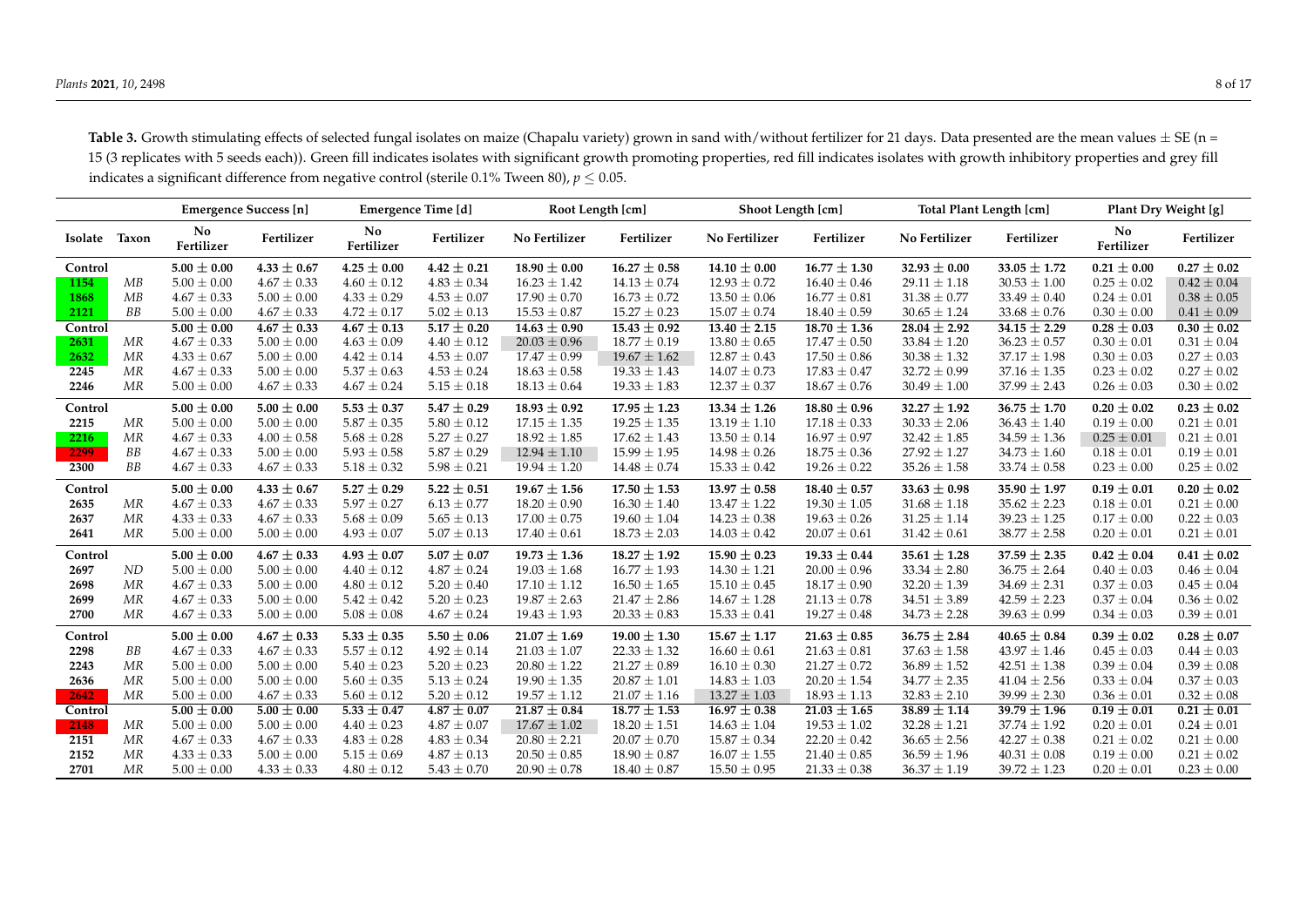|         |              | Emergence Success [n] |                 | Emergence Time [d] |                 | Root Length [cm] |                  | Shoot Length [cm] |                  | Total Plant Length [cm] |                  | Plant Dry Weight [g] |                 |
|---------|--------------|-----------------------|-----------------|--------------------|-----------------|------------------|------------------|-------------------|------------------|-------------------------|------------------|----------------------|-----------------|
| Isolate | <b>Taxon</b> | No.<br>Fertilizer     | Fertilizer      | No<br>Fertilizer   | Fertilizer      | No Fertilizer    | Fertilizer       | No Fertilizer     | Fertilizer       | <b>No Fertilizer</b>    | Fertilizer       | No<br>Fertilizer     | Fertilizer      |
| Control |              | $4.33 \pm 0.33$       | $5.00 \pm 0.00$ | $4.90 \pm 0.21$    | $4.73 \pm 0.24$ | $19.47 \pm 2.25$ | $19.13 \pm 0.58$ | $14.83 \pm 1.39$  | $20.30 \pm 1.30$ | $34.27 \pm 3.62$        | $39.43 \pm 1.83$ | $0.21 \pm 0.01$      | $0.22 \pm 0.00$ |
| 2703    | МB           | $5.00 \pm 0.00$       | $5.00 \pm 0.00$ | $5.53 \pm 0.27$    | $5.87 \pm 0.64$ | $19.10 \pm 1.66$ | $21.13 \pm 0.52$ | $15.90 \pm 0.32$  | $18.40 \pm 0.35$ | $34.95 \pm 1.35$        | $39.51 \pm 0.65$ | $0.20 \pm 0.00$      | $0.23 \pm 0.01$ |
| 2009    | MR           | $5.00 \pm 0.00$       | $3.67 \pm 0.67$ | $6.00 \pm 0.53$    | $5.87 \pm 0.59$ | $17.57 \pm 0.62$ | $17.97 \pm 1.08$ | $15.13 \pm 1.82$  | $22.87 \pm 1.67$ | $32.71 \pm 2.32$        | $40.83 \pm 2.67$ | $0.21 \pm 0.02$      | $0.23 \pm 0.01$ |
| 2010    | МG           | $5.00 \pm 0.00$       | $5.00 \pm 0.00$ | $7.40 \pm 0.90$    | $6.20 \pm 0.35$ | $19.80 \pm 1.59$ | $16.37 \pm 0.47$ | $15.40 \pm 1.56$  | $21.93 \pm 1.03$ | $35.21 \pm 0.57$        | $38.30 \pm 1.49$ | $0.21 \pm 0.00$      | $0.21 \pm 0.02$ |
| 2011    | MR           | $4.33 \pm 0.33$       | $4.67 \pm 0.33$ | $5.22 \pm 0.46$    | $5.60 \pm 0.35$ | $19.53 \pm 0.78$ | $19.40 \pm 0.06$ | $19.13 \pm 0.42$  | $22.97 \pm 0.60$ | $38.66 \pm 1.16$        | $42.40 \pm 0.54$ | $0.22 \pm 0.02$      | $0.23 \pm 0.01$ |

**Table 3.** *Cont.*

<span id="page-8-0"></span>Note: MB: Metarhizium brunneum; MR: Metarhizium robertsii; MG: Metarhizium guizhouense; BB: Beauveria bassiana; TA: Trichoderma atroviride; TB: Trichoderma brevicompactum; TG: Trichoderma gamsii; TH: Trichoderma *harzianum*; ND: No data.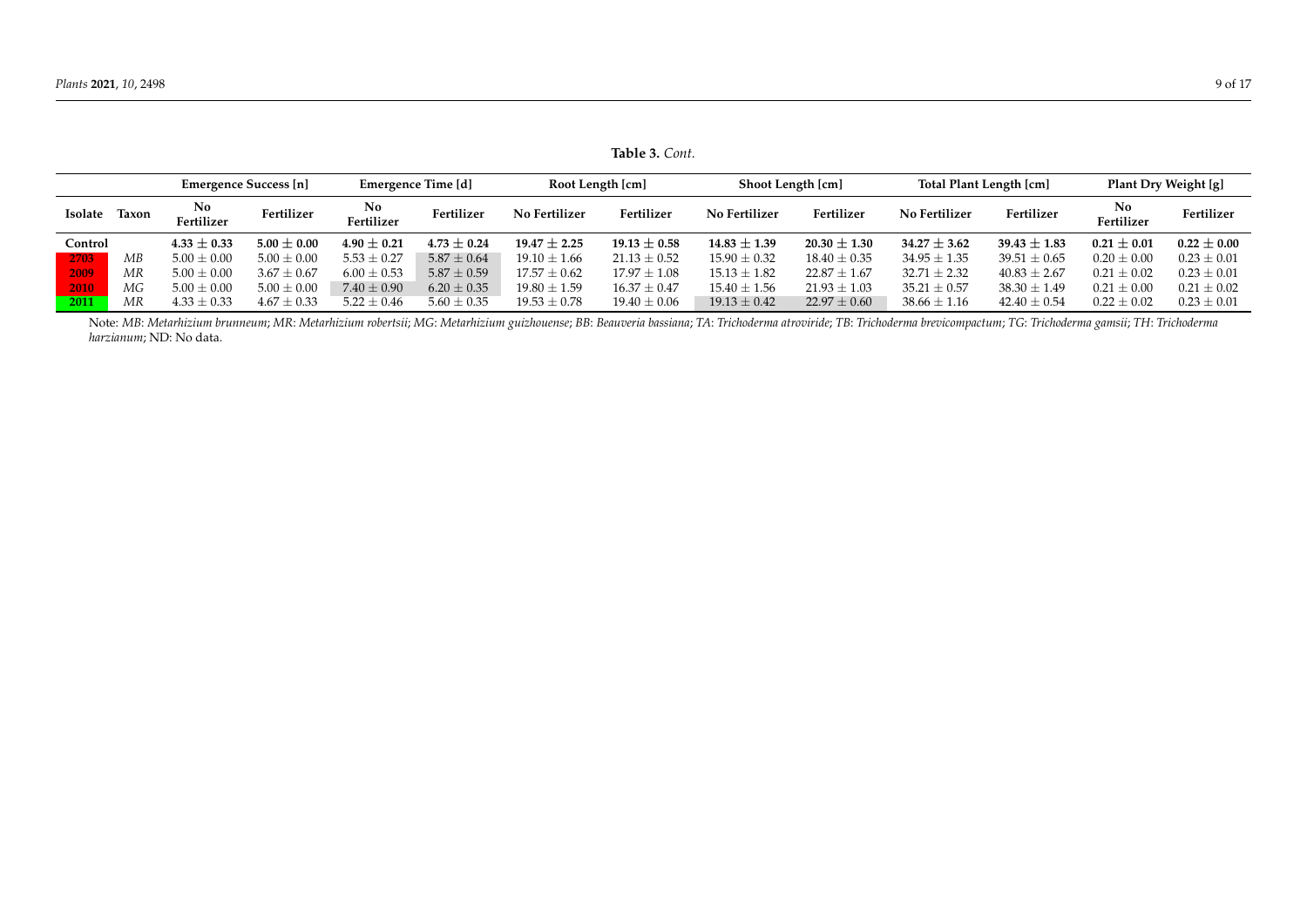Fungal treatment had a significant effect on emergence time in two out of eight experiments, on root length in three out of eight experiments, on shoot length in four out of eight experiments, and on plant dry weight in one out of eight experiments. However, no significant effect of fungi on emergence success was observed.

Fertilization significantly affected emergence time and plant dry weight in one out of eight experiments, root length in two out of eight experiments, and in all experiments the presence of fertilizer significantly affected shoot length. No significant effect of fertilizer on emergence success was observed.

## **3. Discussion**

A total of 71 fungal isolates were obtained mainly from soil samples, by using the *Galleria–Tenebrio* bait method, but also using selective media and mycosed insects found in different agroecosystems. Overall, the most frequently isolated representatives were *M. robertsii* (i.e., 75% of isolates). Therefore, it is possible that the isolation techniques favor this species. However, Sharma et al. [\[28\]](#page-15-8) also used the *Galleria-Tenebrio* bait method, where twice as many *B. bassiana* than *M. robertsii* were isolated. Moreover, Medo and Cagáň [\[29\]](#page-15-9) used the *Galleria* bait method to isolate fungi, but the predominant species was *B. bassiana* and no *M. robertsii* was isolated.

In the present study, only *M. robertsii* and *M. guizhouense* were isolated with *Tenebrio* as bait, while with *Galleria* as bait approximately half of the isolates were *B. bassiana* and the other half belonged to the genus *Metarhizium*. There are some reports where *B. bassiana* was recovered more frequently when *Galleria* was used as bait, while *Tenebrio* bait resulted in more frequent isolation of *Metarhizium* species [\[28](#page-15-8)[,30](#page-15-10)[,31\]](#page-15-11). Therefore, to obtain more representative and less biased information about the entomopathogenic fungal community in an agroecosystem, it is recommended to increase the number of arthropod species used as bait.

A total of 71 isolates were tested for virulence against *T. molitor* and maize growth stimulation. The isolates differed significantly in their degree of virulence. The most virulent isolates were those obtained from lepidopteran insect hosts and from mycosed wild adult coleopterans. One would expect higher virulence from isolates derived from *T. molitor* baits, which is the same species as the model insect used in our bioassays, but this was not the case in our study. The positive controls (Actara, Force) and the commercial bioinsecticides (Mycotal, Met52) showed very low mortality after 14 days: Mycotal, Force, and Met52 around 10% ACM or less, and Actara less than 50% ACM. Mycotal and Met52 are both biopesticides primarily intended for whitefly and thrips control (Met52 also fungus gnats and mites), but have also been tested for Coleoptera [\[32](#page-15-12)[,33\]](#page-15-13). Force and Actara are, among others, used to control coleopteran pests. Although mortality was low 14 days after Actara treatments, it is worth noting that mealworms were ecologically dead (i.e., insects were lethargic, spasming, no longer feeding) a few days after treatment.

Although our analysis suggests a higher correlation of *B. bassiana* with mortality, one cannot conclude that one species is more pathogenic than the others. The level of virulence often varies within species and even clades, as shown by the phylogenetic analyses of Medo et al. [\[34\]](#page-15-14) and Lopes et al. [\[35\]](#page-15-15). Moreover, the seven most virulent isolates in our study belong to three different species. The origin of soil samples and their chemical and physical properties can have significant effects on the presence, abundance, and pathogenicity of insect-associated entomopathogens. For example, the infection rate of pupae of the Mediterranean fruit fly, *Ceratitis capitata* (Wiedemann) was higher with fungi isolated from soils with a sandy texture and high organic matter content [\[36\]](#page-15-16) and in soils with a water potential of –0.1 MPa [\[37\]](#page-15-17).

Our study also suggests a stronger association of *B. bassiana* with meadows. Higher abundance and diversity of *B. bassiana* in more semi-natural habitats and less physically disturbed soils has also been observed in other studies and is likely the result of many biotic and abiotic factors, such as increased humidity, reduced ultra-violet radiation, and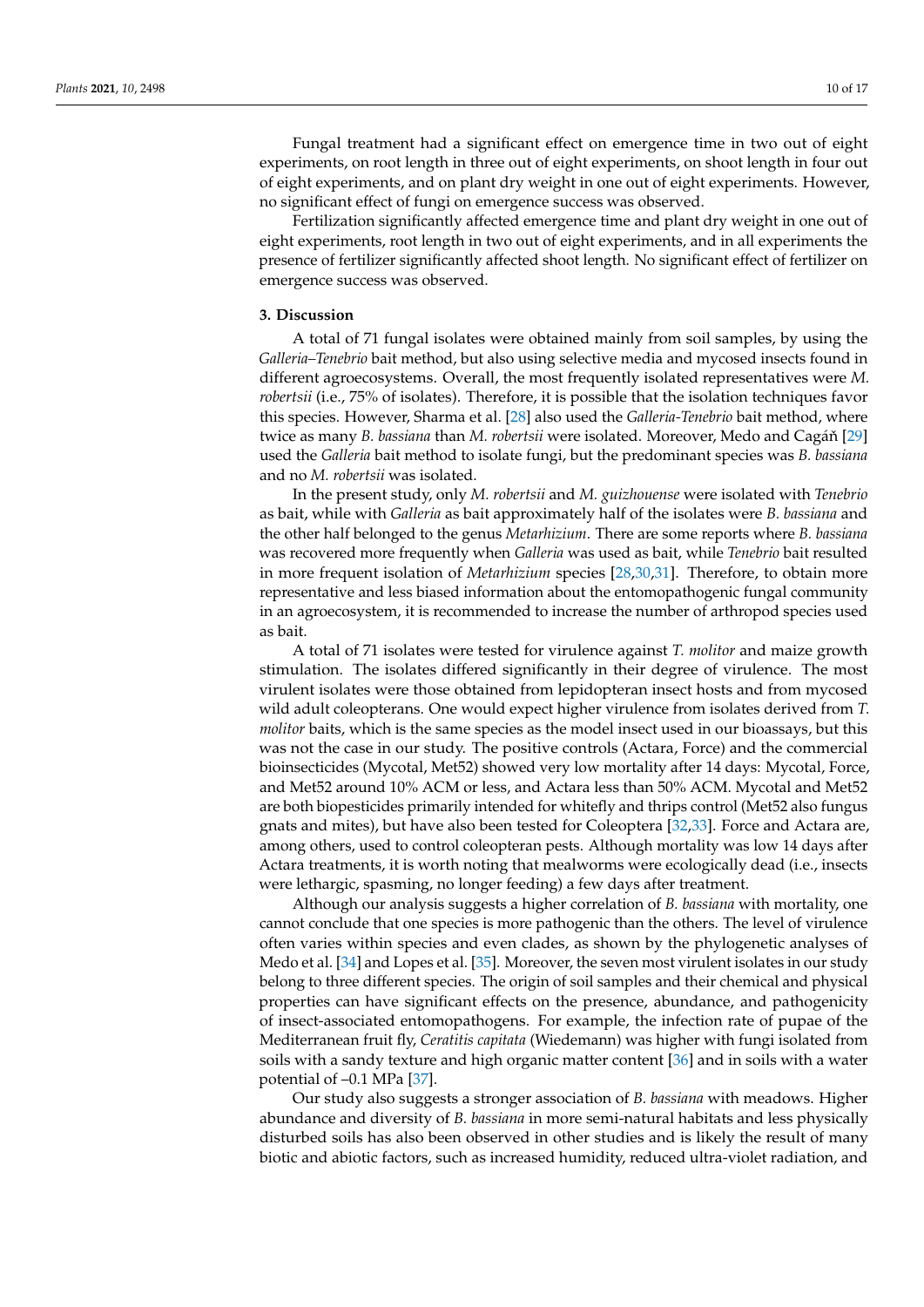temperature, reduced agricultural activities (e.g., tillage or fungicide use), higher insect diversity, etc. [\[38,](#page-15-18)[39\]](#page-15-19).

*Trichoderma* species are important biological control agents due to their antagonistic properties against various pathogenic fungi. Some species are capable of colonizing plants, including maize, in addition to increasing photosynthetic rate [\[40\]](#page-15-20), root and shoot growth, plant biomass [\[41\]](#page-15-21), and enhancing the immune system of plants [\[42\]](#page-15-22). However, there are also a few reports on the entomopathogenic properties of *Trichoderma*, where direct damage to insect pests has been observed. *Trichoderma viride* Pers. derived chitinases have effectively degraded the chitinous vital structures of *Bombyx mori* (Linnaeus, 1758) larvae [\[26\]](#page-15-6), *Trichoderma koningiopsis* Samuels, Carm. Suárez and H.C.Evans have shown significant entomotoxicity against *Delia radicum* (L.) pupae in the soil environment, and *T. atroviride* against *D. radicum* eggs in in vitro tests [\[25\]](#page-15-23), while *T. harzianum* caused up to 80% larval mortality against the Egyptian cotton leafworm *Spodoptera littoralis* (Boisduval, 1833) [\[23\]](#page-15-5) and up to 100% mortality of *T. molitor* larvae [\[24\]](#page-15-24). In contrast, the *Trichoderma* isolates tested in this study showed little or no pathogenicity against *T. molitor*. In terms of stimulation of maize growth, shoot length was significantly increased by 25.8% by *T. atroviride* (2882) and 22.5% by *T. gamsii* (2883). However, significant prolongation of emergence time was observed with *T. atroviride* (2752). Ousley et al. [\[43\]](#page-15-25) also reported no significant growth-promoting or even inhibitory properties of *Trichoderma*, especially in relation to germination rate. *Metarhizium robertsii* isolates (2698, 2700 and 2154) also significantly prolonged the emergence time. Razinger et al. [\[44\]](#page-15-26) and Kuzhuppillymyal-Prabhakarankutty et al. [\[45\]](#page-16-0) also reported a lower germination rate of maize seed; this could be a consequence of the method by which the conidia were applied to the seeds, namely by using carboxymethyl cellulose or methylcellulose. In our case, the maize seeds were soaked in a suspension of fungal conidia using only 0.1% Tween 80 to overcome the difficulties with the hydrophobic properties of the conidia of the fungal species under study and to allow adequate adhesion of the conidia to the maize kernels. Therefore, the method of conidia attachment to the seeds used may not be the (only) reason for the inhibition of germination and emergence; more likely the reason lies in the fungi tested. It should be noted that entomopathogenicity may have evolved later, especially within the Clavicipitaceae, meaning that their ancestors used plants or plant debris as a food source [\[46\]](#page-16-1). This could explain the inhibitory effect of entomopathogenic fungi, as their metabolites, i.e., destruxins, might also be toxic for plants [\[47\]](#page-16-2).

In general, there are very few studies observing the emergence speed of plant seeds treated with entomopathogens [\[48](#page-16-3)[,49\]](#page-16-4). The focus of most research is more prone to study germination rate rather than emergence time. However, rapid and reliable emergence is of particular importance to maize seed growers, especially in temperate regions, where maize is usually planted in spring in soil with suboptimal temperatures for emergence [\[50\]](#page-16-5). Rapid emergence also shortens the time plants are exposed to (soil) pests and reduces weed infestation [\[51,](#page-16-6)[52\]](#page-16-7).

*Metarhizium* and *Beauveria* species as typical entomopathogens were also tested for their growth stimulation properties to maize. *Beauveria bassiana* isolate (2299) significantly reduced shoot length and plant dry weight (isolates 2299 and 2300) in the variety Chapalu. Rivas-Franco et al. [\[53\]](#page-16-8) also noticed a reduction in root and shoot dry weight in maize seeds treated with *B. bassiana*. However, Kuzhuppillymyal-Prabhakarankutty et al. [\[45\]](#page-16-0) observed higher plant dry and fresh weight as well as better performance of coated maize exposed to drought. In addition, Russo et al. [\[54\]](#page-16-9) detected positive effects on all yield characteristics, seed germination, and measured growth parameters when maize was inoculated by a leaf spraying technique. Tall and Meyling [\[55\]](#page-16-10) reported increased root and shoot biomass in maize treated with *B. bassiana* and grown in nutrient-rich soil. However, when nutrient availability was low, they observed reduced plant growth compared to the control, which may indicate that fungi act as potential resource sink. Our results showed no significant growth stimulation of maize treated with *B. bassiana* growing in sand with added fertilizers. However, in the absence of fertilizers, *B. bassiana* (2299) and *M. robertsii* (2148) showed a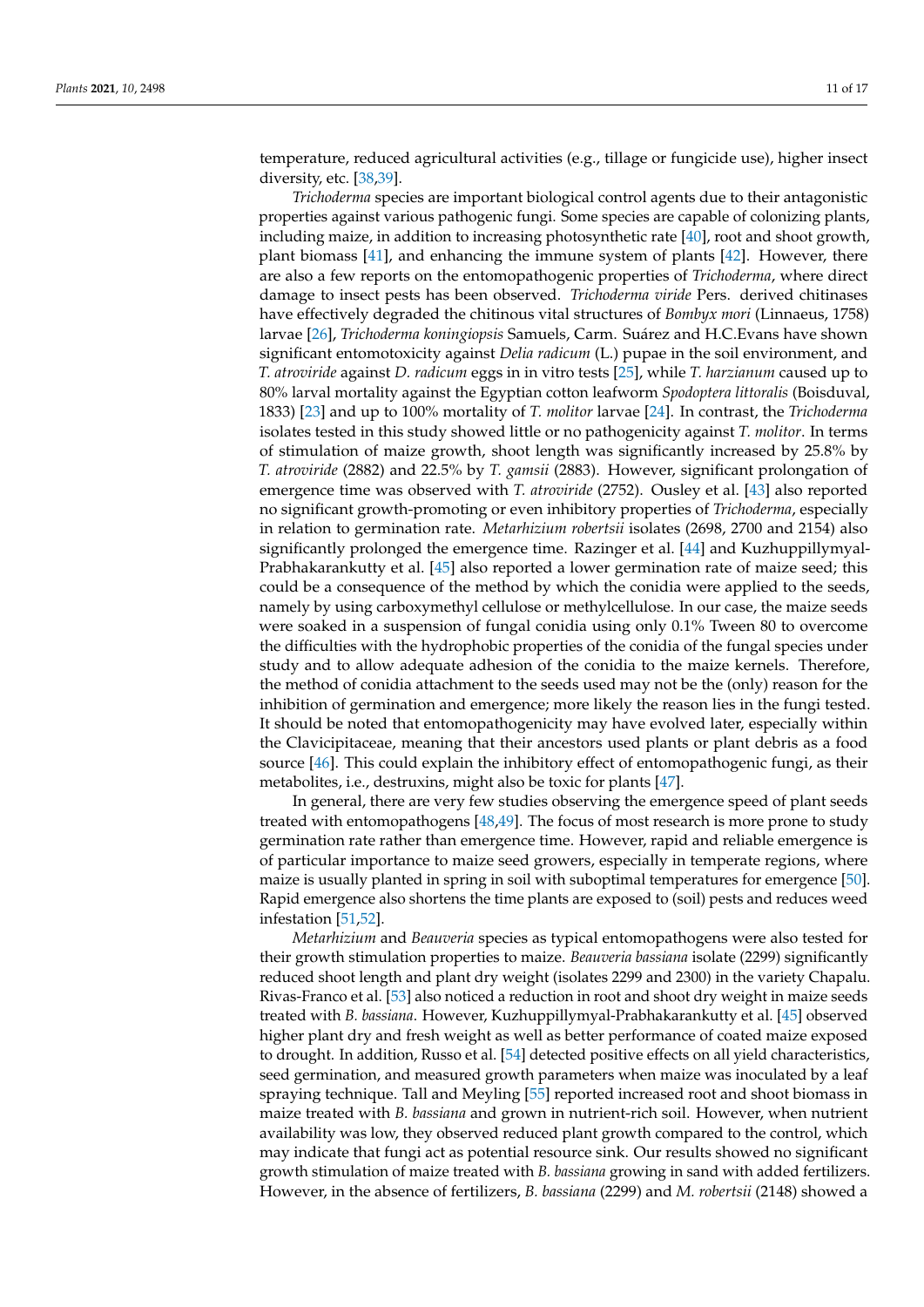significant decrease in root length and *M. robertsii* (2642) also showed a decrease in shoot length, which could indicate the uptake of nutrients by the fungi in an environment where resources are scarce.

*Metarhizium robertsii* isolates significantly reduced root length (isolates 2243 and 2636) and plant dry weight (isolate 2011) in the Chapalu variety. In contrast, other isolates of the same species significantly increased root length (isolates 2691, 2693, and 2688) and plant dry weight (isolates 2146 and 2794) in the Belokranjka variety. The effects of coating maize seeds with *Metarhizium* are often beneficial. Razinger et al. [\[44\]](#page-15-26) reported a significant increase in fresh weight of maize by coating seeds with *M. robertsii*, but no effect on plant length, whereas colonized maize plants of Ahmad et al. [\[1\]](#page-14-0) were greater in length and shoot biomass. Kabaluk and Ericsson [\[56\]](#page-16-11) treated maize seeds with *Metarhizium anisopliae* (Metschn.) Sorokīn conidia, which resulted in increased stand density and plant fresh weight in a wireworm-infected field. However, their laboratory experiments showed that treating maize with 3.8  $\times$  10<sup>8</sup> conidia per seed actually reduced seed germination and root growth, indicating the possibility of a potential limit of conidia per seed at which seed viability is not at risk.

#### **4. Materials and Methods**

# *4.1. Isolation of Fungi*

Entomopathogenic fungi were isolated either from naturally present sporulating insect cadavers, or from soil samples using *Galleria mellonella* (Linnaeus, 1758) and *T. molitor* larvae as bait [\[57\]](#page-16-12), or from serially diluted soil suspensions plated on semi-selective media as described by Cooke [\[58\]](#page-16-13) and Williams et al. [\[59\]](#page-16-14). In the latter two cases, soil samples were obtained from maize fields (mainly bulk soil) or from Karst extensive hay meadows, accommodating a high diversity of Poaceae species (soil from the Poaceae rhizosphere). Sampling sites and host/medium characteristics are summarized in Table [1.](#page-3-0) A Nikon (SMZ800, Nikon Corp., Melville, NY, USA) binocular was used to identify sporulating structures formed by fungi on cadavers that were placed in droplets of sterile water to generate spore suspensions. Aliquots of the suspension were moved over the surface of potato dextrose agar supplemented with bacteria suppressing antibiotics (streptomycin and penicillin) to generate single spore cultures. The isolates obtained were identified on the basis of morphological characters seen on the insect cadavers or in pure culture or through DNA barcoding according to Razinger et al. [\[60\]](#page-16-15). In brief, molecular barcode sequences of the intron-rich part of the elongation factor 1-alpha (*tef*) were obtained by adopting the strategies described by Bischoff et al. [\[61\]](#page-16-16) but using the EF2 primer of O'Donnell et al. [\[62\]](#page-16-17). The 50  $\mu$ L reaction mixture for PCR consisted of 5  $\mu$ L of Taq PCR buffer with (NH4)2SO4 (Fermentas, Waltham, MA, USA), 2 mM MgCl2, 0.2 mM dNTP (Promega, Madison, WI, USA), 0.5 mM of each of the primers, 1 unit of native Taq polymerase (Fermentas, Waltham, MA, USA) and 1 µL of genomic DNA. In PCR, we used an initial denaturation step at 94  $^{\circ}$ C for 3 min, 5 cycles of 94 °C for 60 s (denaturation), 56 °C for 45 s (annealing), 72 °C for 60 s (elongation), and 35 cycles as described before but with an annealing temperature of 53 °C, and a final extension at 72 °C for 8 min. Sequencing reactions were performed at the Macrogen Europe sequencing facility (Amsterdam, The Netherlands) in both directions by using the same primers as used in PCR. The data were inspected and edited with the aid of the software program BioEdit v7.2.0 [\[63\]](#page-16-18). Representative sequences were deposited at NCBI database.

#### *4.2. Fungal Virulence toward Tenebrio molitor*

Single-dose virulence testing was performed on larvae of mealworms *T. molitor*, reared at the Agricultural Institute of Slovenia. Fungal strains were subcultured on Potato Dextrose agar (PDA; Biolife, Italy) and incubated in an incubation chamber (IPP 500, Memmert) at 22  $\degree$ C for 14 days or longer to obtain the required amount of sporulating structures. Spores were washed-off by pipetting approximately 10–15 mL of sterile 0.1% Tween 80 solution onto the top of cultures and scraping colonies with a Drigalski spatel. The obtained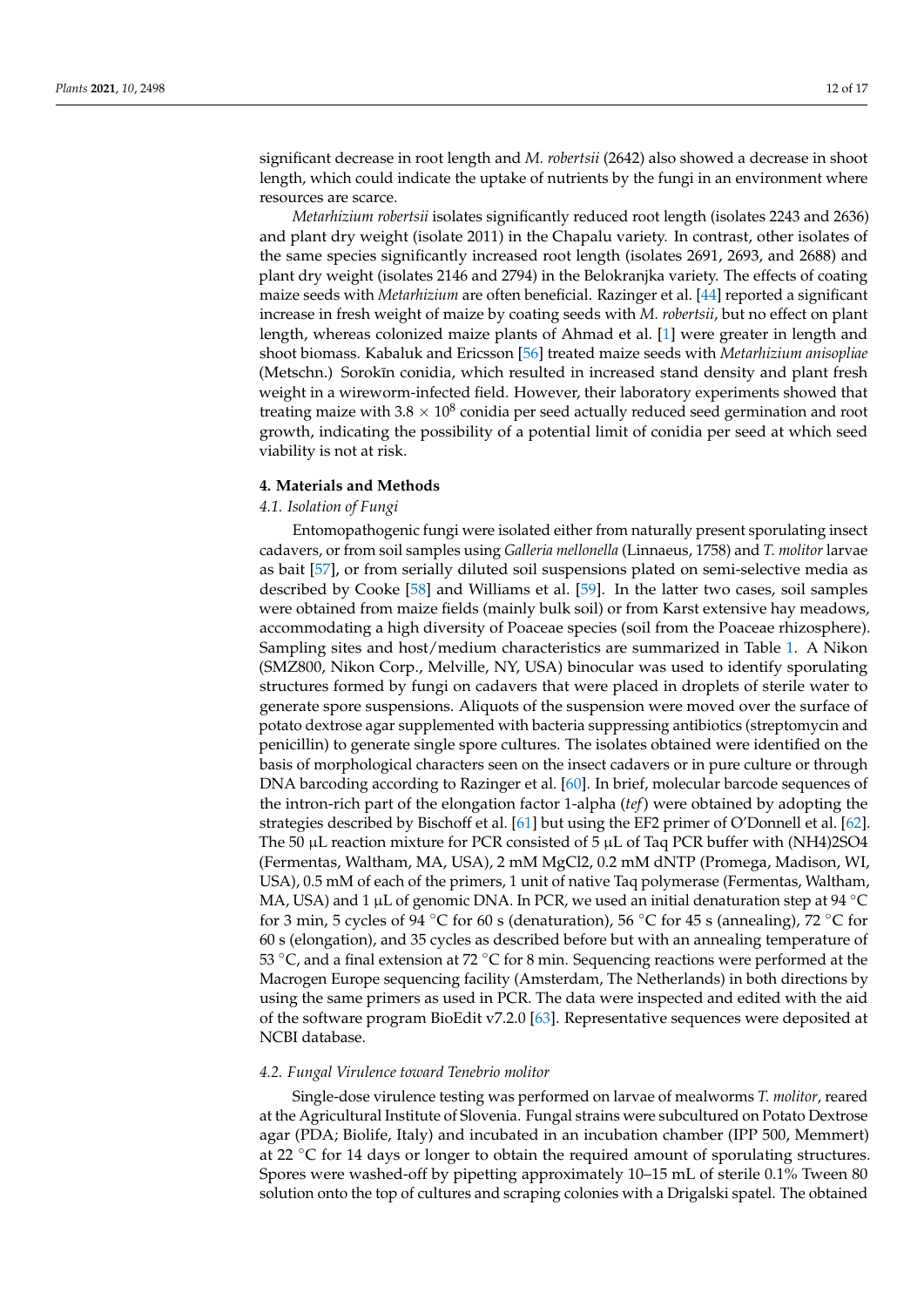suspensions were collected into sterile 50 mL Falcon tubes. Haemocytometer (Bürker-Türk, BRAND GMBH + CO. KG, Wertheim, Germany) counting was used to adjust obtained suspensions to a concentration of  $1 \times 10^8$  conidia ml<sup>-1</sup> [\[44\]](#page-15-26). The viability of conidia was determined by counting germinated conidia after 24 h of incubation of the diluted suspension sample.

Thirty larvae per strain were immersed in  $1\times10^8$  mL $^{-1}$  conidial suspension for 15 s, with a slight stirring. Two commercial insecticides were used as positive controls: 0.1% tapwater dilution of Actara 25 WG (Syngenta, Switzerland; active ingredient Thiamethoxam, 25% *w*/*w*) and 0.1% Force 1.5G (Syngenta, Switzerland; a.i. Tefluthrin, 0.15% *w*/*w*). In addition, two commercial bioinsecticides were used as reference biocontrol agents: 0.1% Mycotal (Koppert, Netherlands; a.i. *Lecanicillium muscarium* (Petch) Zare and W.Gams Ve6) and 1% Met52 EC (Novozymes, France; a.i. *M. brunneum* strain F52). Sterile 0.1% Tween 80 was used as a negative control. Mealworms were afterwards transferred into a petri dish (each strain to a separate Petri dish) and allowed to dry under a laminar flow hood for 20–30 min. Each mealworm was placed in its own well in a six-well plate with a few pieces of oatmeal as food. Five replicates of six-well plates were made per strain (n = 30 per strain). Treated mealworms were kept in a loosely closed cardboard box in an incubation chamber for 2 weeks set to 75% r.h., 21  $\degree$ C and 14:10 h (light:dark) regime. The number of dead or immobile larvae was checked every 3 days. Dead larvae were incubated at room temperature on water agar to confirm infection by the fungi. For further information on the virulence bioassay see Supplementary Materials Figures S1 and S2.

#### *4.3. Maize Growth Biostimulation Tests*

# 4.3.1. Maize Seed Treatment

The fungal suspensions for the growth stimulation trials were prepared as described above. Maize seeds were soaked in the suspension or in sterile 0.1% Tween 80 (control treatment) and placed on an orbital shaker for 1 h and 15 min at 200 RPM. The seeds were then placed on filter paper and dried in a laminar flow hood for 1 h.

For each experiment, the number of conidia of each fungal strain per maize seed was evaluated. Three ml of 0.1% Tween 80 was added to 10 inoculated maize seeds in a Falcon tube (Deltalab, Barcelona, Spain) and vortexed for 10 s at 3000 rpm. The Falcon tube was left on an orbital shaker for 30 min at 600 rpm and afterwards vortexed again for 10 s at 3000 rpm. The number of conidia was determined using a hemocytometer [\[64\]](#page-16-19).

#### 4.3.2. Growth Stimulation Bioassay

Two maize varieties, namely Chapalu (Saatzucht Gleisdorf, Austria) and Belokranjka (Organic farm Župnca, Slovenia), were used for the growth stimulation assays. The experiments with Chapalu variety were conducted with 5 seeds and 3 replicates and with Belokranjka variety with 10 seeds and 3 replicates. Seventy-one fungal isolates were tested for potential growth stimulation of maize in (i) twice autoclaved commercial planting substrate (Potgrond H, Klasmann, Germany).

Coated seeds were planted in 12 L plastic pots containing the substrates and kept in an incubation chamber at 22  $\rm{°C}/20$   $\rm{°C}$  day/night temperature with a photoperiod of 14:10 h (light:dark) and 70–75% r.h. The number of emerged sprouts was counted every day until the end of seedling emergence. Three weeks after planting, growth parameters such as root length, shoot length and plant dry weight were measured on the harvested maize plants. For obtaining the dry weight, the substrate was carefully washed from the roots and all plants from one pot were placed in a paper bag, dried at 60 ◦C for 48 h, and weighed (BP301S, Sartorius).

# 4.3.3. Fungal Nutrient Utilization Enhancement in Maize

Thirty fungal isolates were further tested for their potential enhancement of nutrient utilization in Chapalu variety only. Tests were performed in (ii) non-autoclaved sand and (iii) non-autoclaved sand with mineral fertilizers FloraMicro:FloraGro:FloraBlooom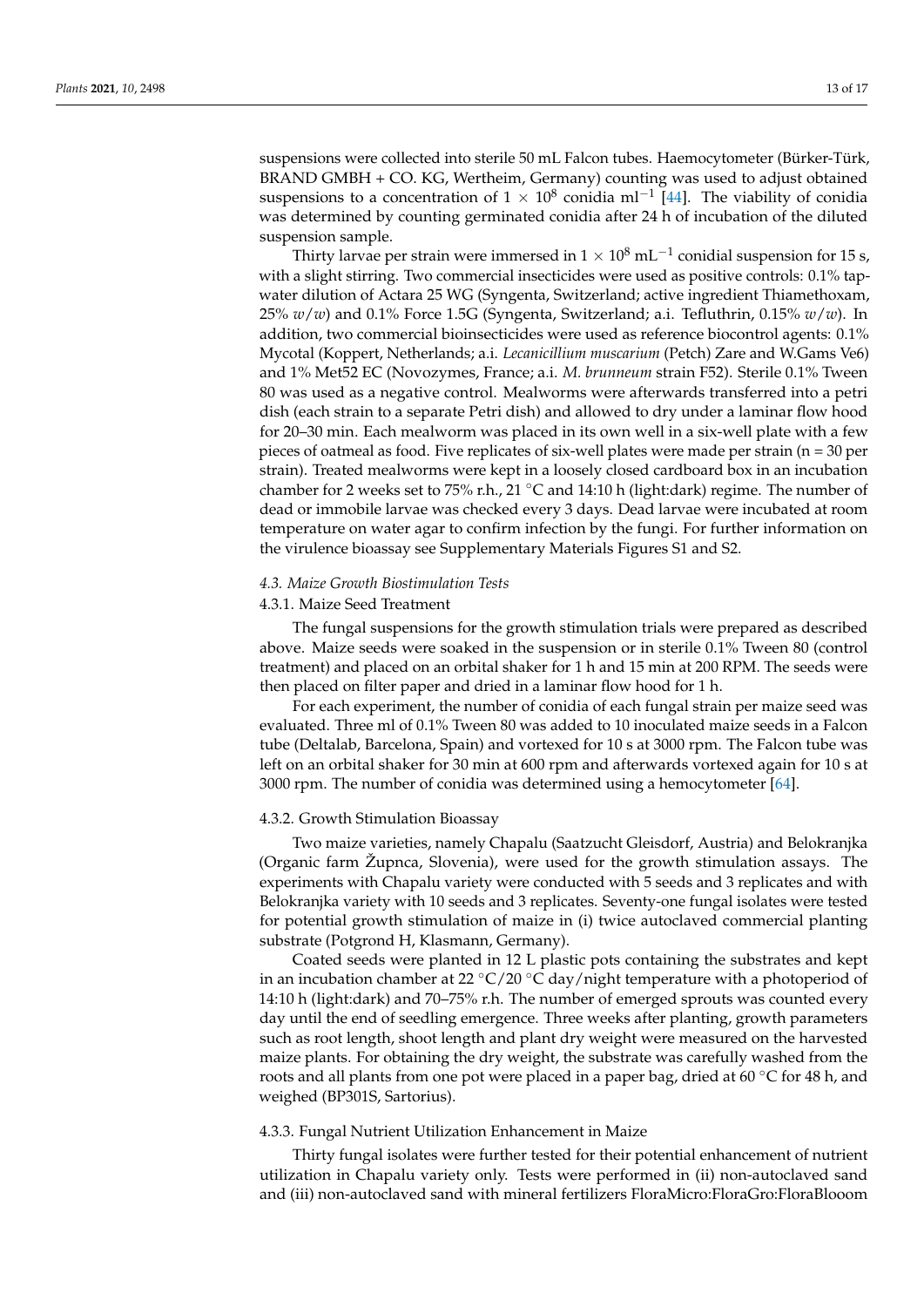(General Hydroponics, Flora Series®, Europe) added to the sand on the 7th and 14th day of the experiment in the ratio FloraMicro:FloraGro:FloraBlooom = 2:1:1 mL per 3.79 L of water on day 7 and 4:5:1 mL per 3.79 L of water on day 14.

Coated seeds were planted in 0.25 L plastic pots with fertilized or unfertilized sand. The growth conditions and evaluation parameters were the same as in the 'Growth stimulation bioassay'.

#### *4.4. Data Analysis*

The time-based larval mortality was analyzed using Kaplan–Meier survival analysis and its significance was analyzed using the log-rank (Mantel–Cox) test. When multiple survival curves were compared, the significance threshold was corrected using the Bonferroni method [\[65\]](#page-16-20). Survival analysis and calculation of median lethal time (LT50) were performed using GraphPad Prism 5.00 (GraphPad Software, Inc., La Jolla, CA, USA). Additionally, Abbott's corrected mortality (ACM) was calculated to eliminate the effect of natural or unexplained mortality of the negative control group [\[66\]](#page-16-21).

Focused principal component analysis (FPCA) was implemented for a more accurate interpretation of correlation of predictor variables, in our case fungal origin, habitat characteristics, and isolation method, toward mortality rate (ACM) using the packages "psy" [\[67\]](#page-16-22) and "dummies" [\[68\]](#page-16-23) in R 3.6.1 [\[69\]](#page-16-24). Selected parameters were as follows: genus of the isolates, habitat type (field vs. meadow), soil sample location (bulk vs. rhizosphere), field type, isolation method/type (insect host vs. selective medium), insect host order, and their origin (wild vs. reared) and developmental stage (adult vs. larva). The significance of the analysis was tested using the non-parametric Kruskal–Wallis test, followed by Dunn's post hoc test, where the *p*-value was adjusted using the Benjamini–Hochberg (BH) correction. Normally distributed data were tested using the one-way ANOVA, followed by a post hoc Tukey HSD test. For this purpose, packages "dplyr" [\[70\]](#page-16-25) and "rstatix" [\[71\]](#page-16-26) were used.

All growth stimulation data were subjected to one-way ANOVA followed by a Bonferroni–Holm multiple comparisons test. For experiments where fertilizer was one of the parameters, also two-way ANOVA, followed by Dunnett's multiple comparison test, was used in order to compare the effect of substrate (fertilized vs. unfertilized) and fungal isolates on the growth parameters of Chapalu maize. The analyses were carried out using GraphPad Prism software.

# **5. Conclusions**

The aim of this study was to find the ideal fungal isolate that would combine two important characteristics of entomopathogenic and biostimulative fungi, namely the ability to infect insect pests and promote plant growth, and to test whether fungal virulence depends on the source of the isolate(s). The isolates *M. brunneum* (1154) and *B. bassiana* (2121) showed the highest mortality (100%) against *T. molitor*. High virulence was observed in isolates from wild adult mycosed insects, meadow habitats, and Lepidopteran hosts, but due to the uneven distribution of samples, we cannot draw any conclusive inferences. *Trichoderma atroviride* (2882) and *T. gamsii* (2883) showed the greatest promotion of plant growth, followed by two *M. robertsii* isolates (2693 and 2794). Even though we did not find the super fungus, *M. robertsii* (2693) came closest to meet our requirements. Maize seeds inoculated with this isolate showed a positive effect on all measured growth and emergence parameters while causing the death of 73% of *T. molitor* larvae. Therefore, it would be beneficial to test this isolate in a tri-trophic system that also includes a pest organism, e.g., wireworms, to determine its potential effect on maize stand density and/or yield increase.

**Supplementary Materials:** The following are available online at [https://www.mdpi.com/article/](https://www.mdpi.com/article/10.3390/plants10112498/s1) [10.3390/plants10112498/s1,](https://www.mdpi.com/article/10.3390/plants10112498/s1) Figure S1: Most virulent fungal isolates in pure culture (left) and on mycosed *Tenebrio molitor* larvae and adults (right). Isolates 1154 and 1868 are representatives of *Metarhizium brunneum*, isolates 2251 and 2637 representatives of *Metarhizium robertsii* and 2300 and 2121 are representatives of *Beauveria bassiana*. Figure S2: Virulence bioassay. Spore suspension in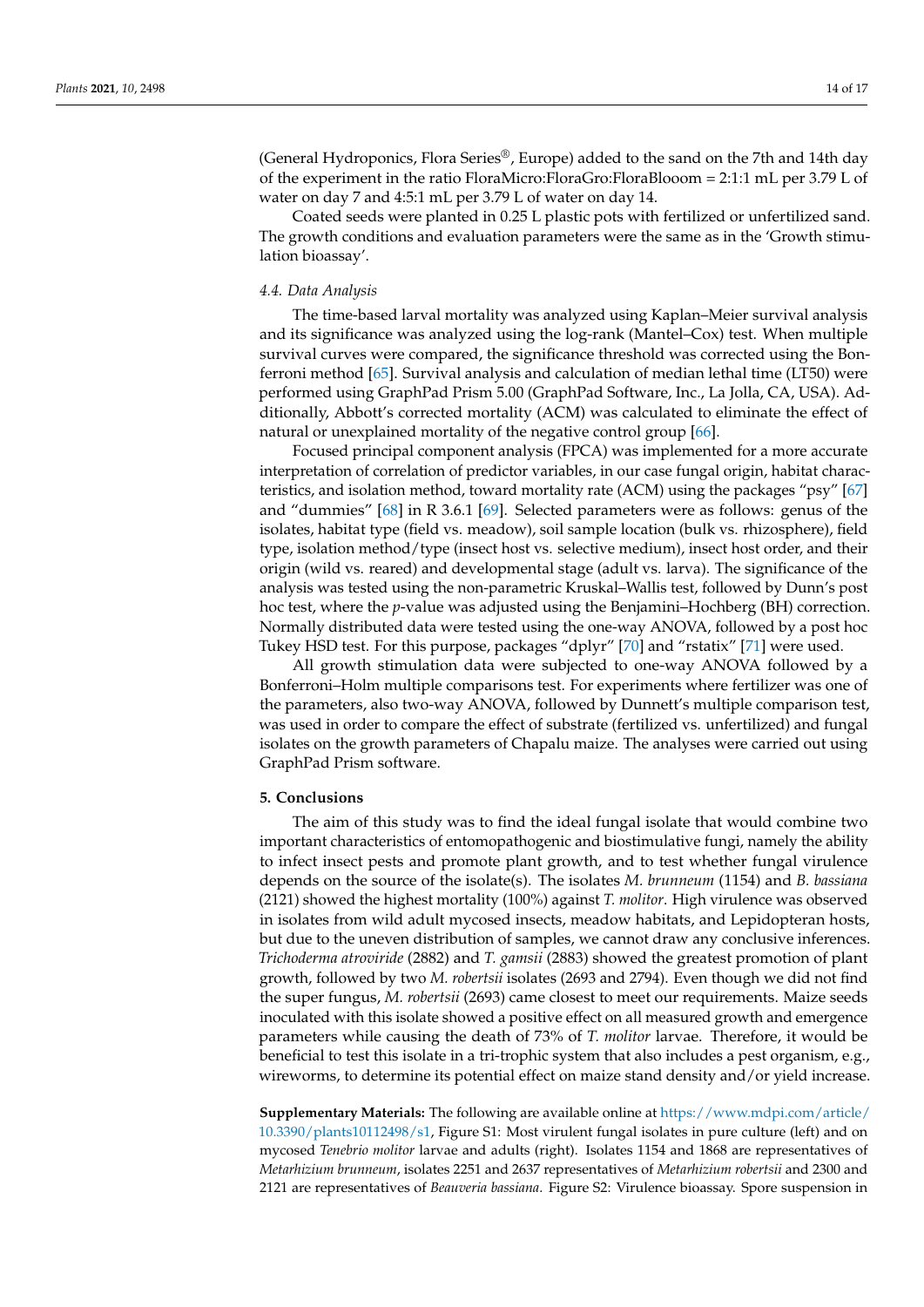50 mL Falcon tubes (left). After 15 s immersion in spore suspension, mealworm larvae were placed in a six-well plate (right).

**Author Contributions:** Conceptualization, J.R.; methodology, E.P., J.R. and J.L.; formal analysis, E.P. and J.R.; investigation, E.P., J.R. and J.L.; resources, E.P., J.R. and J.L.; data curation, E.P. and J.R.; writing—original draft preparation, E.P.; writing—review and editing, J.R.; visualization, E.P.; supervision, J.R.; funding acquisition, J.R. All authors have read and agreed to the published version of the manuscript.

**Funding:** This research was funded by the Slovenian Research Agency (ARRS), grant number 100-18- 0401 to E.P. and grant no. P4-0072 (Agrobiodiversity program) and by the European Union's Horizon 2020 research and innovation program under grant agreement no. 817946 (Excalibur project) and no. 771367 (ECOBREED project).

**Institutional Review Board Statement:** Not applicable.

**Data Availability Statement:** Not applicable.

**Acknowledgments:** We would like to thank to Hans-Josef Schroers, Agricultural Institute of Slovenia, for isolating and identifying studied fungal isolates as well as commenting the manuscript and to Marko Mechora for technical assistance.

**Conflicts of Interest:** The authors declare no conflict of interest.

## **References**

- <span id="page-14-0"></span>1. Ahmad, I.; Jiménez-Gasco, M.D.M.; Luthe, D.S.; Shakeel, S.N.; Barbercheck, M.E. Endophytic *Metarhizium robertsii* promotes maize growth, suppresses insect growth, and alters plant defense gene expression. *Biol. Control* **2020**, *114*, 104167. [\[CrossRef\]](http://doi.org/10.1016/j.biocontrol.2019.104167)
- 2. Barra-Bucarei, L.; González, M.G.; Iglesias, A.F.; Aguayo, G.S.; Peñalosa, M.G.; Vera, P.V. *Beauveria bassiana* multifunction as an endophyte: Growth promotion and biologic control of *Trialeurodes vaporariorum*, (Westwood) (Hemiptera: Aleyrodidae) in tomato. *Insects* **2020**, *11*, 591. [\[CrossRef\]](http://doi.org/10.3390/insects11090591) [\[PubMed\]](http://www.ncbi.nlm.nih.gov/pubmed/32887271)
- <span id="page-14-1"></span>3. Reinbacher, L.; Bacher, S.; Knecht, F.; Schweizer, C.; Sostizzo, T.; Grabenweger, G. Preventive field application of *Metarhizium brunneum* in cover crops for wireworm control. *Crop Prot.* **2021**, *150*, 105811. [\[CrossRef\]](http://doi.org/10.1016/j.cropro.2021.105811)
- <span id="page-14-2"></span>4. Jaronski, S.T.; Jackson, M.A. Mass production of entomopathogenic Hypocreales. In *Manual of Techniques in Invertebrate Pathology*, 2nd ed.; Lacey, L.A., Ed.; Academic Press: London, UK, 2012; pp. 225–284.
- <span id="page-14-3"></span>5. Vega, F.E.; Goettel, M.S.; Blackwell, M.; Chandler, D.; Jackson, M.A.; Keller, S.; Koike, M.; Maniania, N.K.; Monzón, A.; Ownley, B.H.; et al. Fungal entomopathogens: New insights on their ecology. *Fungal Ecol.* **2009**, *2*, 149–159. [\[CrossRef\]](http://doi.org/10.1016/j.funeco.2009.05.001)
- <span id="page-14-4"></span>6. Fisher, J.J.; Rehner, S.A.; Bruck, D.J. Diversity of rhizosphere associated entomopathogenic fungi of perennial herbs, shrubs and coniferous trees. *J. Invertebr. Pathol.* **2011**, *106*, 289–295. [\[CrossRef\]](http://doi.org/10.1016/j.jip.2010.11.001)
- <span id="page-14-5"></span>7. Bamisile, B.S.; Dash, C.K.; Akutse, K.S.; Keppanan, R.; Afolabi, O.G.; Hussain, M.; Qasim, M.; Wang, L. Prospects of endophytic fungal entomopathogens as biocontrol and plant growth promoting agents: An insight on how artificial inoculation methods affect endophytic colonization of host plants. *Microbiol. Res.* **2018**, *217*, 34–50. [\[CrossRef\]](http://doi.org/10.1016/j.micres.2018.08.016)
- <span id="page-14-6"></span>8. Biere, A.; Bennett, A.E. Three-way interactions between plants, microbes and insects. *Funct. Ecol.* **2013**, *27*, 567–573. [\[CrossRef\]](http://doi.org/10.1111/1365-2435.12100)
- <span id="page-14-7"></span>9. Gruden, K.; Lidoy, J.; Petek, M.; Podpečan, V.; Flors, V.; Papadopoulou, K.K.; Pappas, M.L.; Martinez-Medina, A.; Bejarano, E.; Biere, A.; et al. Ménage à Trois: Unraveling the Mechanisms Regulating Plant-Microbe-Arthropod Interactions. *Trends Plant Sci.* **2020**, *25*, 1215–1226. [\[CrossRef\]](http://doi.org/10.1016/j.tplants.2020.07.008)
- <span id="page-14-8"></span>10. Lacey, L.A.; Grzywacz, D.; Shapiro-Ilan, D.I.; Frutos, R.; Brownbridge, M.; Goettel, M.S. Insect pathogens as biological control agents: Back to the future. *J. Invertebr. Pathol.* **2015**, *132*, 1–41. [\[CrossRef\]](http://doi.org/10.1016/j.jip.2015.07.009)
- <span id="page-14-9"></span>11. Rocha, I.; Ma, Y.; Souza-Alonso, P.; Vosátka, M.; Freitas, H.; Oliveira, R.S. Seed Coating: A Tool for Delivering Beneficial Microbes to Agricultural Crops. *Front. Plant Sci.* **2019**, *10*, 1357. [\[CrossRef\]](http://doi.org/10.3389/fpls.2019.01357)
- <span id="page-14-10"></span>12. Waliwitiya, R.; Isman, M.B.; Vernon, R.S.; Riseman, A. Insecticidal Activity of Selected Monoterpenoids and Rosemary Oil to *Agriotes obscurus* (Coleoptera: Elateridae). *J. Econ. Entomol.* **2005**, *98*, 1560–1565. [\[CrossRef\]](http://doi.org/10.1093/jee/98.5.1560)
- <span id="page-14-11"></span>13. Furlan, L. IPM thresholds for *Agriotes* wireworm species in maize in Southern Europe. *J. Pest Sci.* **2014**, *87*, 609–617. [\[CrossRef\]](http://doi.org/10.1007/s10340-014-0583-5)
- <span id="page-14-12"></span>14. Canassa, F.; Tall, S.; Moral, R.A.; Lara, I.A.R.D.; Delalibera, I.; Meyling, N.V. Effects of bean seed treatment by the entomopathogenic fungi *Metarhizium robertsii* and *Beauveria bassiana* on plant growth, spider mite populations and behavior of predatory mites. *Biol. Control* **2019**, *132*, 199–208. [\[CrossRef\]](http://doi.org/10.1016/j.biocontrol.2019.02.003)
- <span id="page-14-13"></span>15. Qin, X.; Zhao, X.; Huang, S.; Deng, J.; Li, X.; Luo, Z.; Zhang, Y. Pest management via endophytic colonization of tobacco seedlings by the insect fungal pathogen *Beauveria bassiana*. *Pest Manag. Sci.* **2021**, *77*, 2007–2018. [\[CrossRef\]](http://doi.org/10.1002/ps.6229)
- <span id="page-14-14"></span>16. Biswas, C.; Dey, P.; Satpathy, S.; Satya, P.; Mahapatra, B.S. Endophytic colonization of white jute (*Corchorus capsularis*) plants by different *Beauveria bassiana* strains for managing stem weevil (*Apion corchori*). *Phytoparasitica* **2013**, *41*, 17–21. [\[CrossRef\]](http://doi.org/10.1007/s12600-012-0257-x)
- <span id="page-14-15"></span>17. Faeth, S.H.; Fagan, W.F. Fungal endophytes: Common host plant symbionts but uncommon mutualists. *Integr. Comp. Biol.* **2002**, *42*, 360–368. [\[CrossRef\]](http://doi.org/10.1093/icb/42.2.360)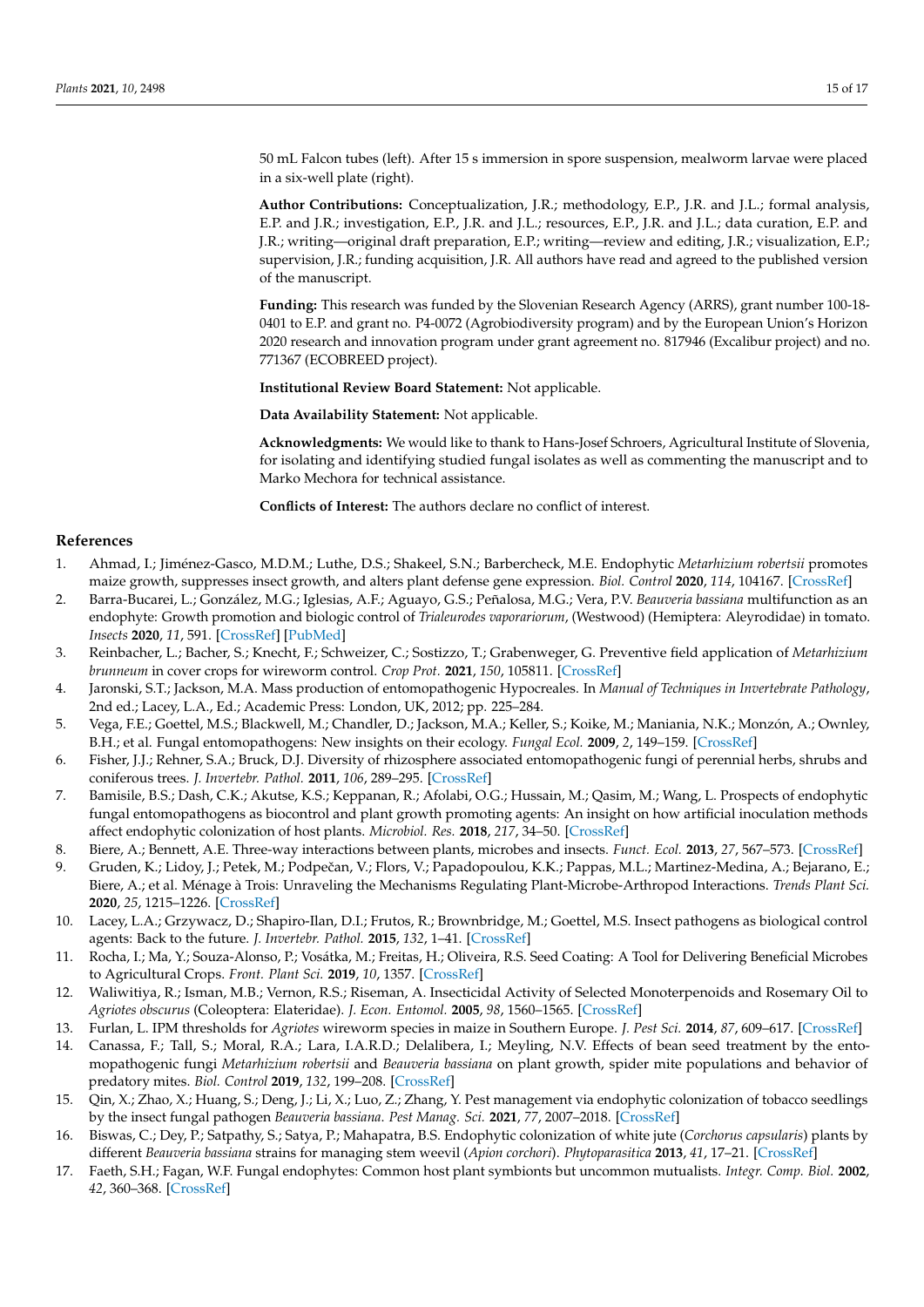- <span id="page-15-0"></span>18. Saikkonen, K.; Wäli, P.; Helander, M.; Faeth, S.H. Evolution of endophyte-plant symbioses. *Trends Plant Sci.* **2004**, *9*, 275–280. [\[CrossRef\]](http://doi.org/10.1016/j.tplants.2004.04.005)
- <span id="page-15-1"></span>19. Leger, R.J.S. Studies on adaptations of *Metarhizium anisopliae* to life in the soil. *J. Invertebr. Pathol.* **2008**, *98*, 271–276. [\[CrossRef\]](http://doi.org/10.1016/j.jip.2008.01.007)
- <span id="page-15-2"></span>20. Bruck, D.J. Fungal entomopathogens in the rhizosphere. *BioControl* **2010**, *55*, 103–112. [\[CrossRef\]](http://doi.org/10.1007/s10526-009-9236-7)
- <span id="page-15-3"></span>21. Harman, G.E.; Howell, C.R.; Viterbo, A.; Chet, I.; Lorito, M. *Trichoderma* species—Opportunistic, avirulent plant symbionts. *Nat. Rev. Microbiol.* **2004**, *2*, 43–56. [\[CrossRef\]](http://doi.org/10.1038/nrmicro797)
- <span id="page-15-4"></span>22. Atanasova, L.; Crom, S.L.; Gruber, S.; Coulpier, F.; Seidl-Seiboth, V.; Kubicek, C.P.; Druzhinina, I.S. Comparative transcriptomics reveals different strategies of *Trichoderma* mycoparasitism. *BMC Genom.* **2013**, *14*, 121. [\[CrossRef\]](http://doi.org/10.1186/1471-2164-14-121)
- <span id="page-15-5"></span>23. Ahmed, A.M.; El-Katatny, M.H. Entomopathogenic fungi as biopesticides against the Egyptian cotton leaf worm, Spodoptera littoralis: Between biocontrol-promise and immune-limitation. *J. Egypt. Soc. Toxicol.* **2007**, *37*, 39–51.
- <span id="page-15-24"></span>24. Shakeri, J.; Foster, H.A. Proteolytic activity and antibiotic production by *Trichoderma harzianum* in relation to pathogenicity to insects. *Enzym. Microb. Technol.* **2007**, *40*, 961–968. [\[CrossRef\]](http://doi.org/10.1016/j.enzmictec.2006.07.041)
- <span id="page-15-23"></span>25. Razinger, J.; Lutz, M.; Schroers, H.J.; Urek, G.; Grunder, J. Evaluation of insect associated and plant growth promoting fungi in the control of cabbage root flies. *J. Econ. Entomol.* **2014**, *107*, 1348–1354. [\[CrossRef\]](http://doi.org/10.1603/EC14004)
- <span id="page-15-6"></span>26. Berini, F.; Caccia, S.; Franzetti, E.; Congiu, T.; Marinelli, F.; Casartelli, M.; Tettamanti, G. Effects of *Trichoderma* viride chitinases on the peritrophic matrix of Lepidoptera. *Pest Manag. Sci.* **2016**, *72*, 980–989. [\[CrossRef\]](http://doi.org/10.1002/ps.4078)
- <span id="page-15-7"></span>27. Dhinaut, J.; Balourdet, A.; Teixeira, M.; Chogne, M.; Moret, Y. A dietary carotenoid reduces immunopathology and enhances longevity through an immune depressive effect in an insect model. *Sci. Rep.* **2017**, *7*, 12429. [\[CrossRef\]](http://doi.org/10.1038/s41598-017-12769-7)
- <span id="page-15-8"></span>28. Sharma, L.; Oliveira, I.; Torres, L.; Marques, G. Entomopathogenic fungi in Portuguese vineyards soils: Suggesting a '*Galleria-Tenebrio*-bait method' as bait-insects *Galleria* and *Tenebrio* significantly underestimate the respective recoveries of *Metarhizium* (*robertsii*) and *Beauveria* (*bassiana*). *MycoKeys* **2018**, *38*, 1–23. [\[CrossRef\]](http://doi.org/10.3897/mycokeys.38.26790)
- <span id="page-15-9"></span>29. Medo, J.; Cagáň, L'. Factors affecting the occurrence of entomopathogenic fungi in soils of Slovakia as revealed using two methods. *Biol. Control* **2011**, *59*, 200–208. [\[CrossRef\]](http://doi.org/10.1016/j.biocontrol.2011.07.020)
- <span id="page-15-10"></span>30. Hughes, W.O.H.; Thomsen, L.; Eilenberg, J.; Boomsma, J.J. Diversity of entomopathogenic fungi near leaf-cutting ant nests in a neotropical forest, with particular reference to *Metarhizium anisopliae* var. *anisopliae*. *J. Invertebr. Pathol.* **2004**, *85*, 46–53. [\[CrossRef\]](http://doi.org/10.1016/j.jip.2003.12.005)
- <span id="page-15-11"></span>31. Esparza Mora, M.A.; Costa Rouws, J.R.; Fraga, M.E. Occurrence of entomopathogenic fungi in atlantic forest soils. *Microbiol. Discov.* **2016**, *4*, 1. [\[CrossRef\]](http://doi.org/10.7243/2052-6180-4-1)
- <span id="page-15-12"></span>32. Ibrahim, R.A. Laboratory Evaluation of Entomopathogenic Fungi, Commercial Formulations, against the Rhinoceros Beetle, *Oryctes agamemnon arabicus* (Coleoptera: Scarabaeidae). *Egypt. J. Biol. Pest Control* **2017**, *27*, 49–55.
- <span id="page-15-13"></span>33. Clifton, E.H.; Jaronski, S.T.; Hajek, A.E. Virulence of Commercialized Fungal Entomopathogens Against Asian Longhorned Beetle (Coleoptera: Cerambycidae). *J. Insect Sci.* **2020**, *20*, 1–6. [\[CrossRef\]](http://doi.org/10.1093/jisesa/ieaa006) [\[PubMed\]](http://www.ncbi.nlm.nih.gov/pubmed/32112650)
- <span id="page-15-14"></span>34. Medo, J.; Medová, J.; Michalko, J.; Cagáň, L'. Variability in virulence of Beauveria spp. soil isolates against *Ostrinia nubilalis*. J. *Appl. Entomol.* **2021**, *145*, 92–103. [\[CrossRef\]](http://doi.org/10.1111/jen.12806)
- <span id="page-15-15"></span>35. Lopes, R.B.; Mesquita, A.L.M.; Tigano, M.S.; Souza, D.A.; Martins, I.; Faria, M. Diversity of indigenous Beauveria and *Metarhizium* spp. in a commercial banana field and their virulence toward *Cosmopolites sordidus* (Coleoptera: Curculionidae). *Fungal Ecol.* **2013**, *6*, 356–364. [\[CrossRef\]](http://doi.org/10.1016/j.funeco.2013.06.007)
- <span id="page-15-16"></span>36. Hallouti, A.; Ait Hamza, M.; Zahidi, A.; Ait Hammou, R.; Bouharroud, R.; Ait Ben Aoumar, A.; Boubaker, H. Diversity of entomopathogenic fungi associated with Mediterranean fruit fly *(Ceratitis capitata* (Diptera: Tephritidae)) in Moroccan Argan forests and nearby area: Impact of soil factors on their distribution. *BMC Ecol.* **2020**, *20*, 64. [\[CrossRef\]](http://doi.org/10.1186/s12898-020-00334-2) [\[PubMed\]](http://www.ncbi.nlm.nih.gov/pubmed/33234114)
- <span id="page-15-17"></span>37. Quesada-Moraga, E.; Ruiz-GarcíA, A.; Santiago-Álvarez, C. Laboratory evaluation of entomopathogenic fungi Beauveria bassiana and Metarhizium anisopliae against puparia and adults of Ceratitis capitata (Diptera: Tephritidae). *J. Econ. Entomol.* **2006**, *99*, 1955–1966. [\[CrossRef\]](http://doi.org/10.1093/jee/99.6.1955)
- <span id="page-15-18"></span>38. Meyling, N.V.; Lübeck, M.; Buckley, E.P.; Eilenberg, J.; Rehner, S.A. Community composition, host range and genetic structure of the fungal entomopathogen *Beauveria* in adjoining agricultural and seminatural habitats. *Mol. Ecol.* **2009**, *18*, 1282–1293. [\[CrossRef\]](http://doi.org/10.1111/j.1365-294X.2009.04095.x)
- <span id="page-15-19"></span>39. Goble, T.A.; Dames, J.F.; Hill, M.P.; Moore, S.D. The effects of farming system, habitat type and bait type on the isolation of entomopathogenic fungi from citrus soils in the Eastern Cape Province, South Africa. *BioControl* **2010**, *55*, 399–412. [\[CrossRef\]](http://doi.org/10.1007/s10526-009-9259-0)
- <span id="page-15-20"></span>40. Vargas, W.A.; Mandawe, J.C.; Kenerley, C.M. Plant-derived sucrose is a key element in the symbiotic association between *Trichoderma* virens and maize plants. *Plant Physiol.* **2009**, *151*, 792–808. [\[CrossRef\]](http://doi.org/10.1104/pp.109.141291)
- <span id="page-15-21"></span>41. Saravanakumar, K.; Li, Y.; Yu, C.; Wang, Q.Q.; Wang, M.; Sun, J.; Gao, J.X.; Chen, J. Effect of *Trichoderma harzianum* on maize rhizosphere microbiome and biocontrol of *Fusarium* Stalk rot. *Sci. Rep.* **2017**, *7*, 1771. [\[CrossRef\]](http://doi.org/10.1038/s41598-017-01680-w)
- <span id="page-15-22"></span>42. Xu, Y.; Zhang, J.; Shao, J.; Feng, H.; Zhang, R.; Shen, Q. Extracellular proteins of *Trichoderma guizhouense* elicit an immune response in maize (*Zea mays*) plants. *Plant Soil* **2020**, *449*, 133–149. [\[CrossRef\]](http://doi.org/10.1007/s11104-020-04435-1)
- <span id="page-15-25"></span>43. Ousley, M.A.; Lynch, J.M.; Whipps, J.M. Effect of *Trichoderma* on plant growth: A balance between inhibition and growth promotion. *Microb. Ecol.* **1993**, *26*, 277–285. [\[CrossRef\]](http://doi.org/10.1007/BF00176959) [\[PubMed\]](http://www.ncbi.nlm.nih.gov/pubmed/24190096)
- <span id="page-15-26"></span>44. Razinger, J.; Praprotnik, E.; Schroers, H.J. Bioaugmentation of Entomopathogenic Fungi for Sustainable *Agriotes* Larvae (Wireworms) Management in Maize. *Front. Plant Sci.* **2020**, *11*, 535005. [\[CrossRef\]](http://doi.org/10.3389/fpls.2020.535005) [\[PubMed\]](http://www.ncbi.nlm.nih.gov/pubmed/33042172)